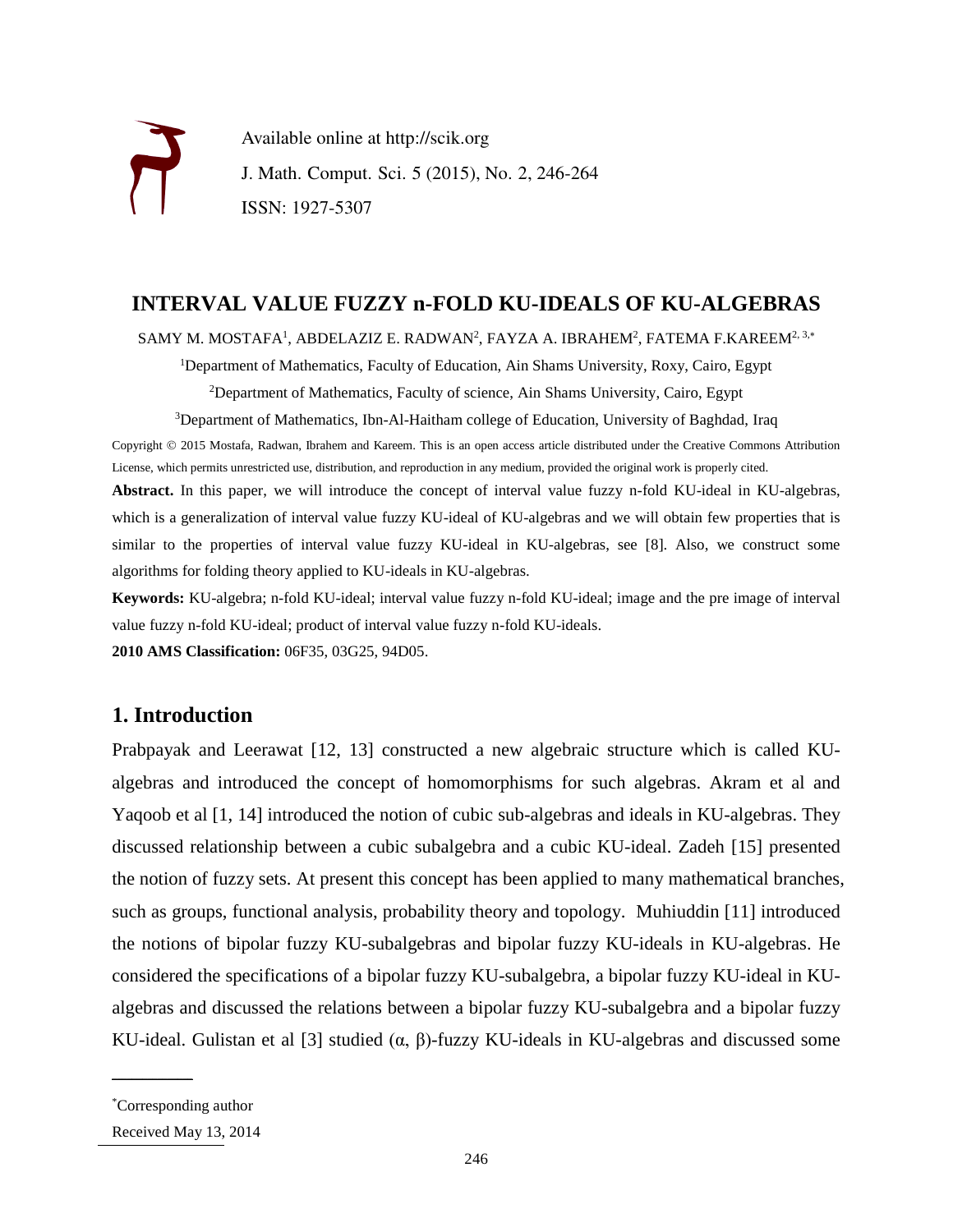special properties. Mostafa et al [8] introduced the notion of interval value fuzzy KU-ideals of KU-algebras and then they investigated several basic properties which are related to interval value fuzzy KU-ideals. Akram et al [2] introduced the notion of interval-valued  $(\tilde{\theta}, \tilde{\delta})$ -fuzzy KU-ideals of KU-algebras and obtained some related properties. Jun and Dudek [5] introduced the notion of n-fold BCC-ideals and obtained some related results. In [4] Jun, introduced n-fold fuzzy BCC-ideals and gave a relation between n-fold fuzzy BCC-ideal and a fuzzy BCK-ideal. Mostafa and Kareem [9, 10] introduced n-fold KU-ideals and fuzzy n-fold KU-ideals of KUalgebra. They obtained some related properties. In this paper, we will introduce a generalization of interval value fuzzy KU-ideal of KU-algebras. Therefore, few properties similar to the properties of interval value fuzzy KU-ideal in KU-algebras can be obtained. Also, few results of interval value fuzzy n-fold KU-ideals of KU-algebra under homomorphism have been discussed. Also, some algorithms for folding theory have been constructed.

## **2. Preliminaries**

In this section, we will recall some known concepts related to KU-algebra from the literature which will be helpful in further study of this article.

**Definition2.1.** [12, 13] an algebra( $X$ ,  $*$ , 0) of type (2, 0) is said to be a KU -algebra, if for all  $x, y, z \in X$ , the following axioms are satisfied:

- $(ku_1)$   $(x * y)*[(y * z)*(x * z)] = 0,$
- $(ku_2)$   $x * 0 = 0$ ,
- $(ku_3)$  0 \*  $x = x$ ,
- $(ku_4)$   $x * y = 0$  and  $y * x = 0$  implies  $x = y$ ,
- $(ku_5) x * x = 0,$

On a KU-algebra  $(X, *0)$  we can define a binary relation  $\leq$  on X by putting:  $x \leq y \Leftrightarrow y \leq x = 0$ .

Thus a KU-algebra  $X$  satisfies the conditions:

 $(ku_{1})$   $(y * z)*(x * z) \leq (x * y)$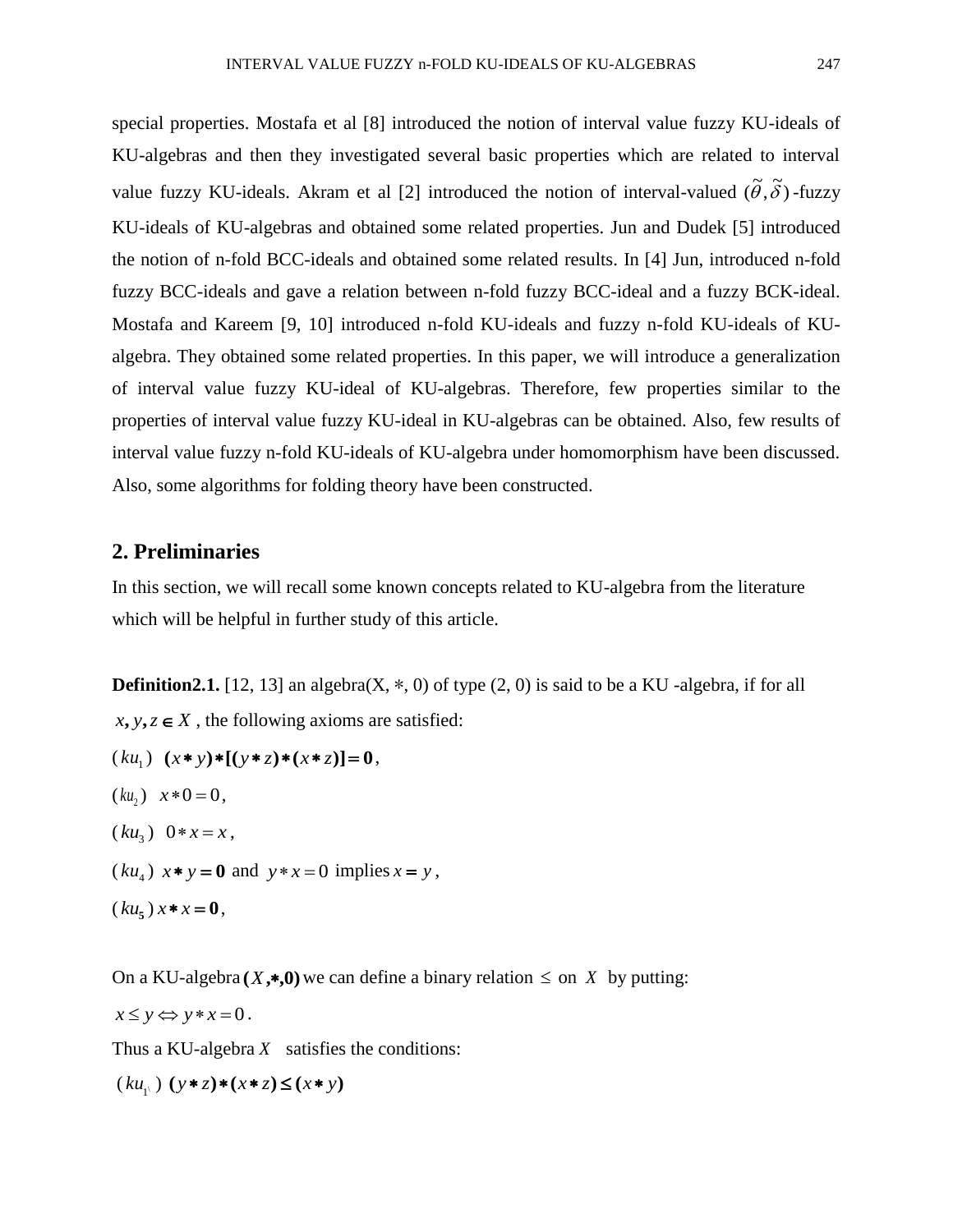$(ku_2)$   $0 \le x$  $(ku_{3})$   $x \leq y, y \leq x$  implies  $x = y$ ,  $(ku_{4})$   $y * x \leq x$ .

**Theorem 2.2. [7].** In a KU-algebra *X* , the following axioms are satisfied:

For all  $x, y, z \in X$ , (1)  $x \leq y$  imply  $y * z \leq x * z$ ,  $(x^*y) = y^*(x * z)$ ,  $(3)((y * x) * x) \leq y$ .

**Definition 2.3[13].** A non-empty subset S of a KU-algebra  $(X,*, 0)$  is called a KU-sub algebra of *X* if  $x * y \in S$  whenever  $x, y \in S$ .

**Definition 2.4** [12]. A non-empty subset *I* of a KU -algebra  $(X, *, 0)$  is called an ideal of *X* if for any  $x, y \in X$ ,

- $(i)$   $0 \in I$ ,
- (ii)  $x * y, x \in I$  imply  $y \in I$ .

**Definition 2.5** [13]. Let *I* be a non empty subset of a KU-algebra X. Then *I* is said to be an KU-ideal of *X* , if

 $(I_1) \ \ 0 \in I$ 

 $(I_2)$   $\forall x, y, z \in X$ , if  $x*(y*z) \in I$  and  $y \in I$ , imply  $x*z \in I$ .

For any elements *x* and *y* of a KU-algebra X,  $x^n * y$  denotes  $x * (x * ... (x * y))$ , where *x* occurs *n* times.

**Definition2.6[10].** A nonempty subset *I* of a KU-algebra *X* is called n-fold KU-ideal of *X* if  $(I)$   $0 \in I$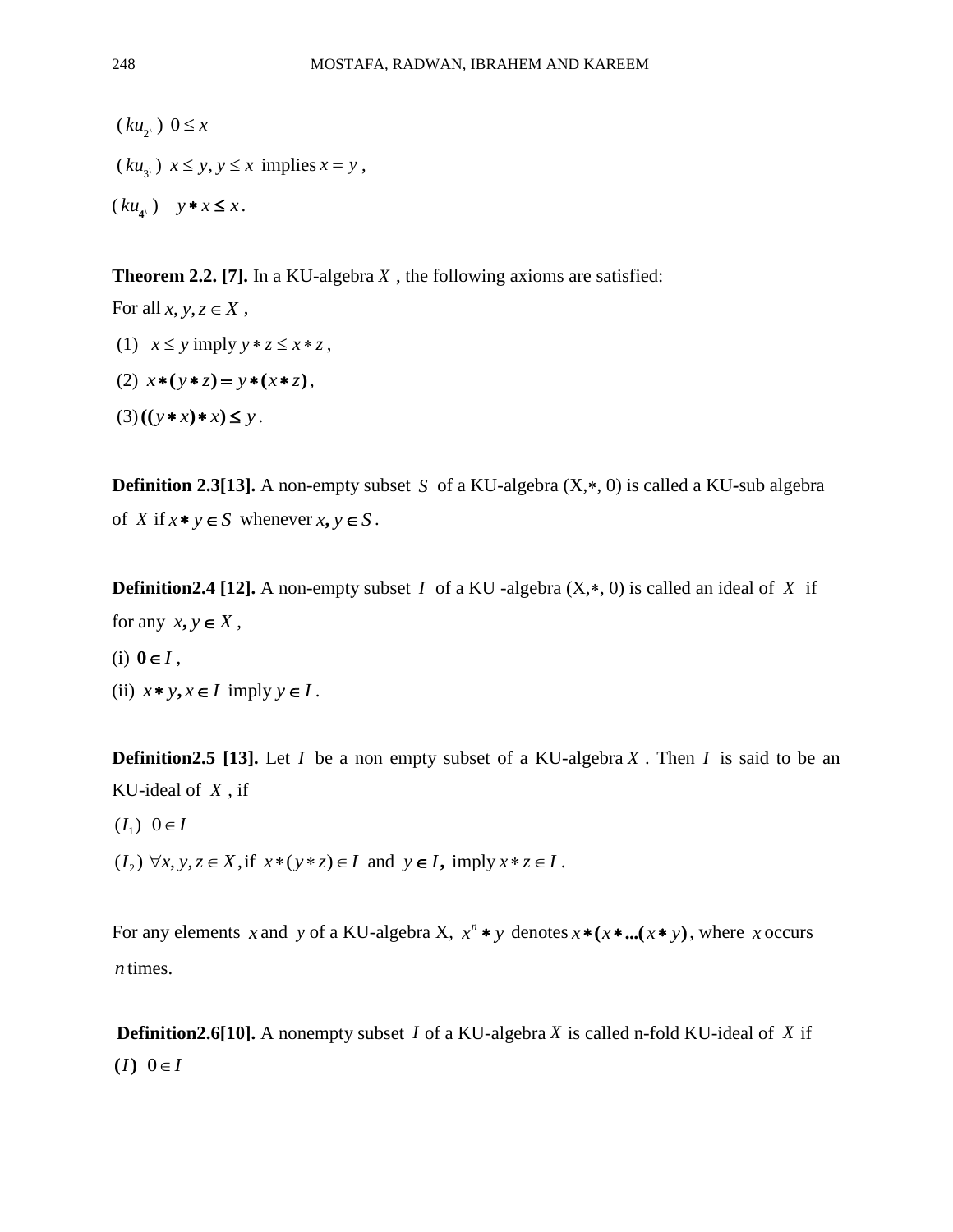(II)  $\forall x, y, z \in X$  there exists a natural number *n* such that  $x^n * z \in I$  whenever  $x^n * (y * z) \in I$ and  $y \in I$ .

For a KU-algebra X, obviously  $\{0\}$  and X itself are n-fold KU-ideal of X for every positive integer *n* .

**Example 2.7.** Let  $X = \{0, 1, 2, 3, 4\}$  be a set with  $*$  defined by the following table:

| $\ast$         | $\overline{0}$   |                | $\overline{2}$   | 3                | 4 |
|----------------|------------------|----------------|------------------|------------------|---|
| $\overline{0}$ | $\boldsymbol{0}$ |                | $\overline{2}$   | 3                | 4 |
| 1              | $\overline{0}$   | $\overline{0}$ | $\overline{0}$   | 3                | 4 |
| $\overline{2}$ | $\boldsymbol{0}$ | 1              | $\boldsymbol{0}$ | 3                | 4 |
| 3              | $\overline{0}$   | $\overline{0}$ | $\boldsymbol{0}$ | $\boldsymbol{0}$ | 4 |
| 4              | 0                | 0              | 0                | 0                | 0 |

By using the algorithms in Appendix A, we can prove that  $(X, *, 0)$  is a KU-algebra and it is easy to check that  $I = \{0,1,2,3\}$  is n-fold KU-ideal of X for every positive integer n.

**Definition 2.8 [15].** Let X be a set, a fuzzy set  $\mu$  in X is a function  $\mu: X \to [0, 1]$ . For a fuzzy set  $\mu$  in X and  $t \in [0,1]$ . Define  $U(\mu, t)$  to be the set  $U(\mu, t) = \{x \in X : \mu(x) \ge t\}$ , which is called a level set of  $\mu$ .

**Definition2.9[10].** A fuzzy set  $\mu$  in a KU-algebra X is called n-fold fuzzy KU-ideal of X if

 $(N_1)$   $\mu(0) \ge \mu(x)$  for all  $x \in X$ .

 $(N_2)$   $\forall x, y, z \in X$ , there exists a natural number *n* such that

 $\mu(x^n * z) \ge \min\{\mu(x^n * (y * z)), \mu(y)\}.$ 

**Example 2.10.** Let  $X = \{0, 1, 2, 3, 4\}$  be a set with  $*$  defined as in Example 2.7, define a fuzzy set  $\mu$  in X by  $\mu$ (4) = 0.2 and  $\mu$ (x) = 0.7 for all  $x \neq 4$ . Then  $\mu$  is n-fold fuzzy KU-ideal of X.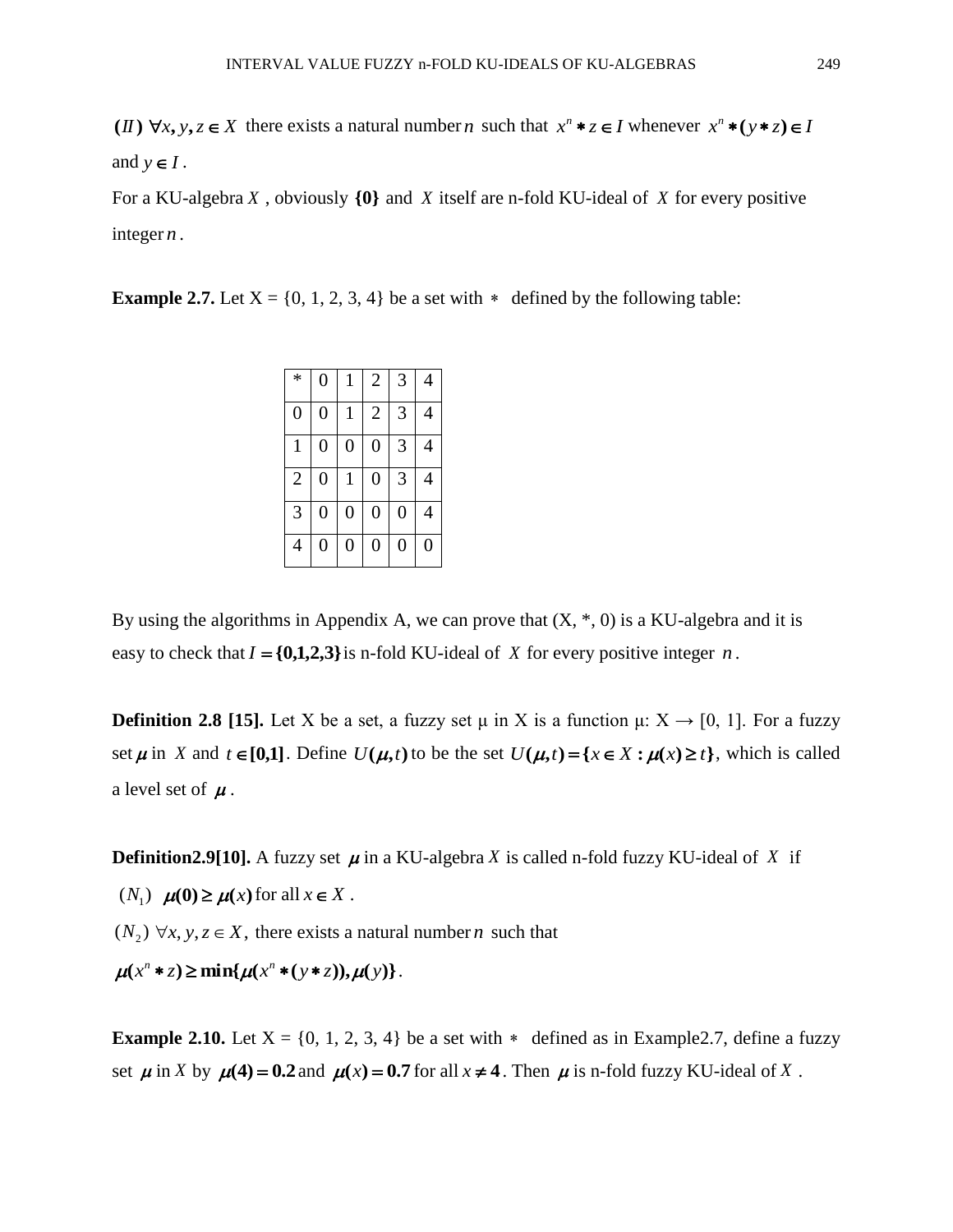**Definition 2.11 [13].** Let  $(X,*,0)$  and  $(X',*,0')$  be KU-algebras, a homomorphism is a map  $f: X \to X'$  satisfying  $f(x * y) = f(x) * f(y)$  for all  $x, y \in X$ .

**Theorem 2.12[13].** Let  $f$  be a homomorphism of KU-algebra  $X$  into KU-algebra  $Y$ , then

- (i) If  $\mathbf{0}$  is the identity in X, then  $f(\mathbf{0})$  is the identity in Y.
- (ii) If S is a KU- subalgebra of X, then  $f(S)$  is a KU-subalgrbra of Y.
- (iii) If *I* is n-fold KU- ideal of *X*, then  $f(I)$  is n-fold KU- ideal in *Y*.
- (iv) If S is a KU- subalgebra of Y, then  $f^{-1}(S)$  is a KU- algebra of X.
- (v) If *B* is n-fold KU- ideal in  $f(X)$ , then  $f^{-1}(B)$  is n-fold KU- ideal in X.

## **3. Interval value fuzzy n-fold KU-ideals of KU-algebras**

In this section, we begin with the concepts of interval-valued fuzzy sets.

An interval number is  $\tilde{a} = [a^L, a^U]$ , where  $0 \le a^L \le a^U \le 1$ . Let D [0, 1] be denote the family of all closed sub-intervals of [0, 1], i.e.,

$$
D[0,1] = \left\{ \widetilde{a} = [a^L, a^U] : a^L \le a^U \text{ for } a^L, a^U \in [0,1] \right\}.
$$

We define the operations  $\leq$ ,  $\geq$ ,  $=$ ,  $r$  min and  $r$  max in case of two elements in D [0, 1]. We consider two elements  $\widetilde{a} = [a^L, a^U]$  and  $\widetilde{b} = [b^L, b^U]$  in D [0, 1].

Then

1- 
$$
\tilde{a} \leq \tilde{b}
$$
 iff  $a^L \leq b^L, a^U \leq b^U$ ;  
\n2-  $\tilde{a} \geq \tilde{b}$  iff  $a^L \geq b^L, a^U \geq b^U$ ;  
\n3-  $\tilde{a} = \tilde{b}$  iff  $a^L = b^L, a^U = b^U$ ;  
\n4-  $r \min{\{\tilde{a}, \tilde{b}\}} = [\min{\{a^L, b^L\}}, \min{\{a^U, b^U\}}]$ ;  
\n5-  $r \max{\{\tilde{a}, \tilde{b}\}} = [\max{\{a^L, b^L\}}, \max{\{a^U, b^U\}}]$ 

Here we consider that  $\tilde{0} = [0,0]$  as least element and  $\tilde{1} = [1,1]$  as greatest element. Let  $\tilde{a}_i \in D[0,1]$ , where  $i \in \Lambda$ . We define

$$
r \inf_{i \in \Lambda} \widetilde{a}_{i} = \left[ \inf_{i \in \Lambda} a^{L} \inf_{i \in \Lambda} a^{U} \right] \text{ and } r \sup_{i \in \Lambda} \widetilde{a}_{i} = \left[ \sup_{i \in \Lambda} a^{L} \inf_{i \in \Lambda} a^{U} \right]
$$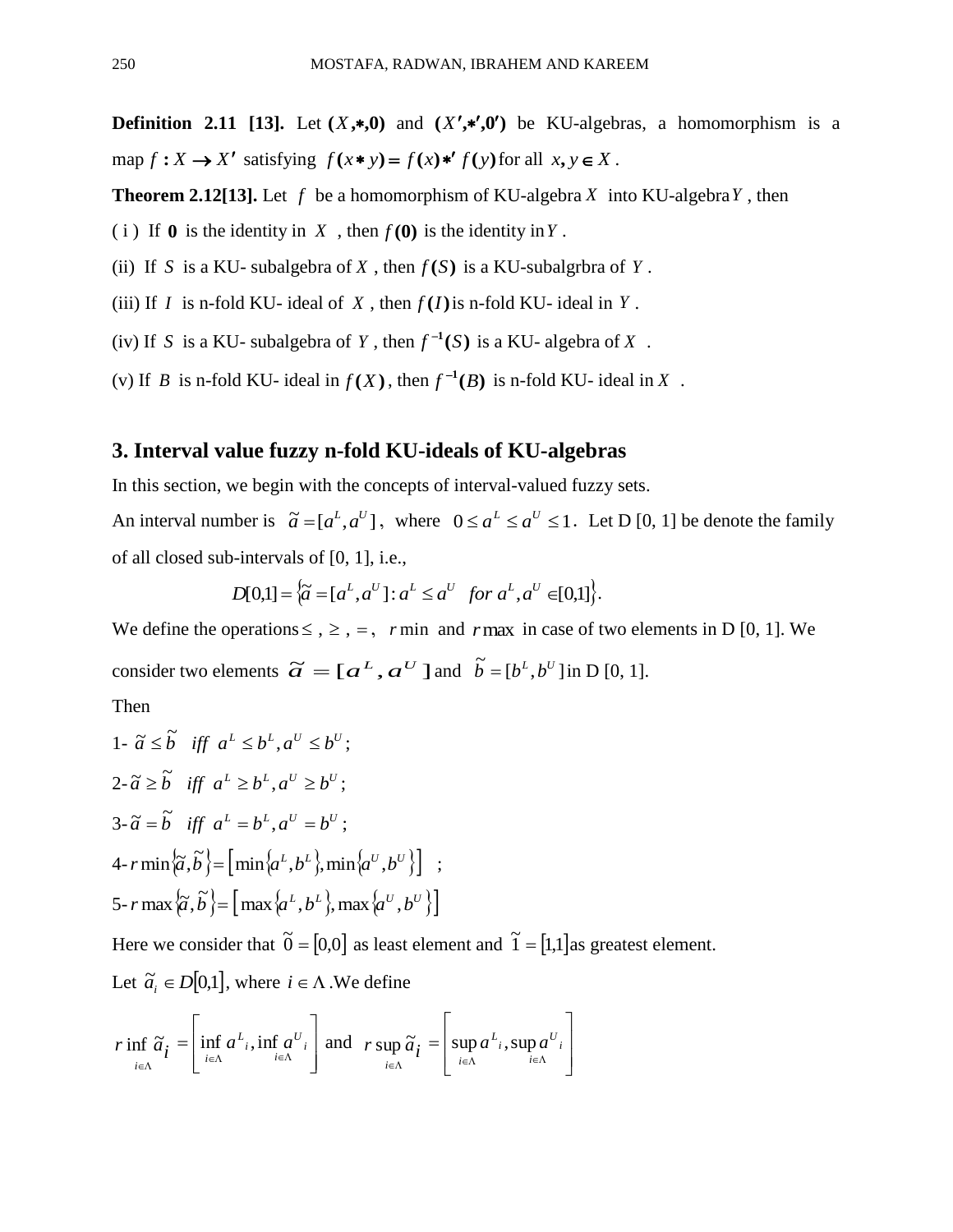An interval valued fuzzy set  $\tilde{\mu}$  in X is defined as  $\tilde{\mu} = \langle x, \mu^L(x), \mu^U(x), x \in X \rangle$ , where  $\tilde{\mu}: X \to D[0,1]$  and  $\mu^L(x) \leq \mu^U(x)$ , for all  $x \in X$ . Then the ordinary fuzzy sets  $\mu^L: X \to [0,1]$  and  $\mu^U: X \to [0,1]$  are called a lower fuzzy set and an upper fuzzy set of  $\tilde{\mu}$ respectively.

**Definition 3.1.** Let X be a KU-algebra. An interval valued fuzzy set  $\tilde{\mu}$  in X is called an interval valued fuzzy KU-subalgebra of X if  $\tilde{\mu}(x * y) \ge r \min{\{\tilde{\mu}(x), \tilde{\mu}(y)\}}$ , for all  $x, y \in X$ .

**Definition3.2.** An interval valued fuzzy set  $\tilde{\mu}$  in a KU-algebra X is called an interval valued fuzzy ideal of *X* if

- $(i_1) \widetilde{\mu}(0) \ge \widetilde{\mu}(x)$  for all  $x \in X$ .
- $(ii_2) \ \forall x, y \in X, \ \tilde{\mu}(y) \geq r \min{\{\tilde{\mu}(x * y), \tilde{\mu}(x)\}}.$

**Definition3.3.** An interval valued fuzzy set  $\tilde{\mu}$  in a KU-algebra X is called an interval valued fuzzy KU-ideal of *X* if

 $(f_1) \widetilde{\mu}(0) \ge \widetilde{\mu}(x)$  for all  $x \in X$ .

 $(f_2) \forall x, y, z \in X, \tilde{\mu}(x * z) \ge r \min{\{\tilde{\mu}(x * (y * z)), \tilde{\mu}(y)\}}.$ 

**Lemma 3.4.** If  $\tilde{\mu}$  is an interval valued fuzzy ideal of KU-algebra X and if  $x \le y$ , then  $\widetilde{\mu}(x) \geq \widetilde{\mu}(y)$ .

Proof. If  $x \leq y$ , then  $y * x = 0$ , by  $ku_3$   $0 * x = x$  and for all  $x \in X$ ,  $\tilde{\mu}(0) \geq \tilde{\mu}(x)$ . We get  $= r \min{\{\widetilde{\mu}(0), \widetilde{\mu}(y)\}} = \widetilde{\mu}(y).$  $\widetilde{\mu}(0 * x) = \widetilde{\mu}(x) \ge r \min{\{\widetilde{\mu}(0 * (y * x)), \widetilde{\mu}(y)\}} = r \min{\{\widetilde{\mu}(0 * 0), \widetilde{\mu}(y)\}}$ 

**Definition 3.5.** An interval valued fuzzy  $\tilde{\mu}$  is called an interval valued fuzzy relation on any set X, if  $\widetilde{\mu}$  is an interval valued fuzzy subset  $\widetilde{\mu}: X \times X \rightarrow D[0,1]$ .

**Definition 3.6.** If  $\tilde{\mu}$  is interval valued fuzzy relation on a set X and  $\tilde{\beta}$  is an interval-valued fuzzy subset of X, then  $\tilde{\mu}$  is an interval valued fuzzy relation on  $\tilde{\beta}$  if

 $\widetilde{\mu}(x, y) \le r \min\{\widetilde{\beta}(x), \widetilde{\beta}(y)\}, \forall x, y \in X$ .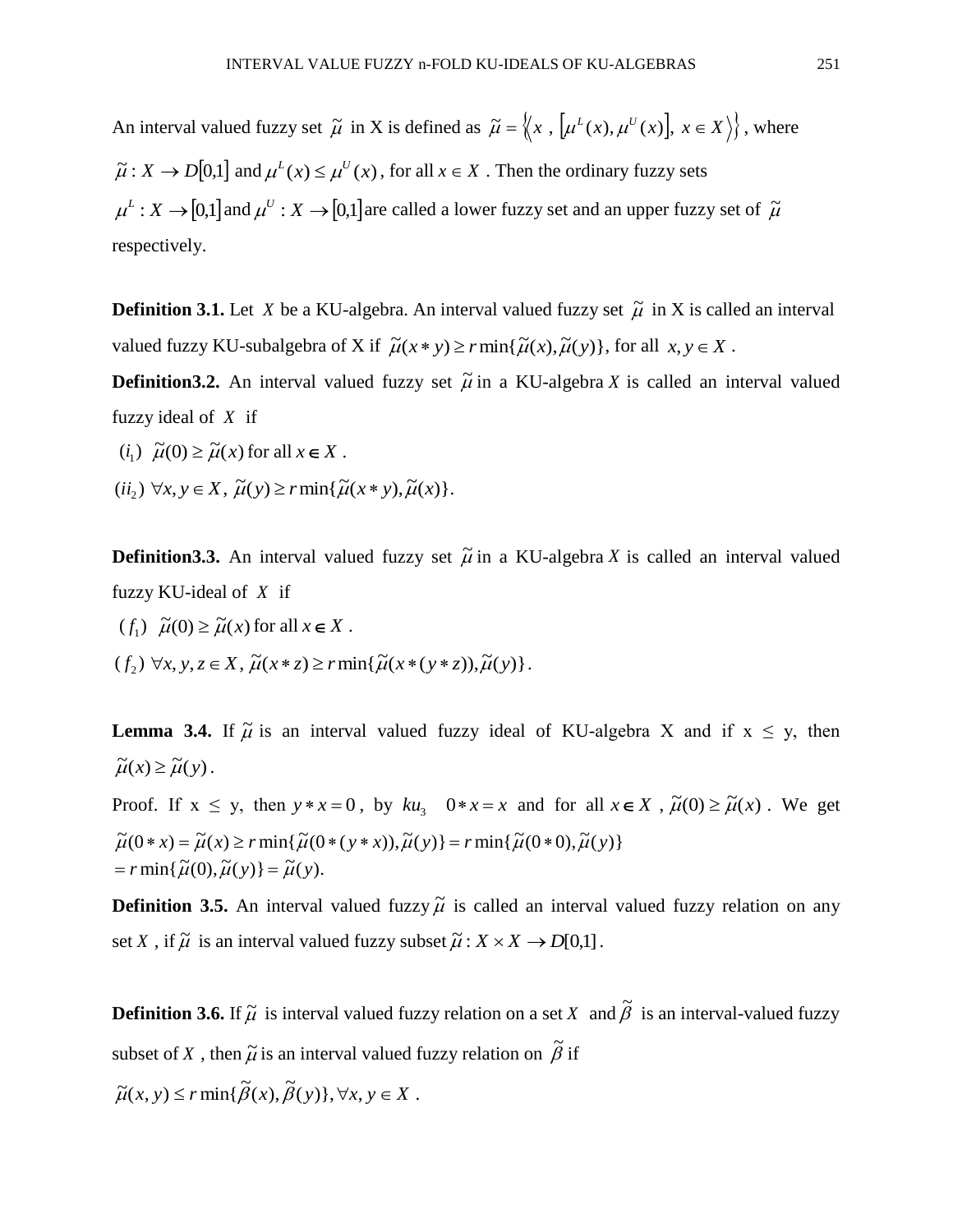**Definition 3.7.** Let  $\tilde{\mu}$  and  $\tilde{\beta}$  be two interval valued fuzzy subsets of a set X, the product of  $\tilde{\mu}$ and  $\tilde{\beta}$  is define by  $(\tilde{\mu} \times \tilde{\beta})(x, y) = r \min{\{\tilde{\mu}(x), \tilde{\beta}(y)\}, \forall x, y \in X}$ .

**Definition 3.8.** If  $\tilde{\beta}$  is an interval valued fuzzy subset of a set X, the strongest interval valued fuzzy relation on  $X$  , that is, an interval valued fuzzy relation on  $\widetilde{\beta}$  is  $\widetilde{\mu}_{\widetilde{\beta}}$  given by

$$
\widetilde{\mu}_{\widetilde{\beta}}(x, y) = r \min{\{\widetilde{\beta}(x), \widetilde{\beta}(y)\}}, \forall x, y \in X.
$$

**Definition3.9.** An interval valued fuzzy set  $\tilde{\mu}$  in a KU-algebra X is called an interval valued fuzzy n-fold KU-ideal of *X* if

 $(L_1)$   $\tilde{\mu}(0) \ge \tilde{\mu}(x)$  for all  $x \in X$ .

 $(L_2)$   $\forall x, y, z \in X$ , there exists a natural number *n* such that

 $\widetilde{\mu}(x^n * z) \geq r \min\{\widetilde{\mu}(x^n * (y * z)), \widetilde{\mu}(y)\}.$ 

**Remark 3.10.** An interval valued 1-fold fuzzy KU-ideal is precisely an interval valued fuzzy KU-ideal.

**Example 3.11.** Let  $X = \{0,1,2,3,4\}$  be a set with  $*$  defined as in Example 2.7, define  $\tilde{\mu}(x)$  as

follows:

 $\mathsf{L}$ L  $\mathbf{r}$  $=$  $=$  $=$  $[0.1, 0.6]$  if  $x = 4$  $[0.3, 0.9]$  if  $x = \{0, 1, 2, 3\}$  $\widetilde{\mu}(x) = \begin{bmatrix} 0.3, 0.9 \end{bmatrix}$  if  $x = \{0, 1, 2, 3\}$ 

It is easy to check that  $\tilde{\mu}$  is an interval valued fuzzy n-fold KU-ideal of *X*.

**Lemma 3.12.** In a KU-algebra *X* , every interval valued fuzzy n-fold KU-ideal is an interval valued fuzzy ideal.

**Proof.** Let  $\tilde{\mu}$  be an interval valued n-fold fuzzy KU-ideal of a KU-algebra X. By taking  $x = 0$  in  $(L_2)$  and using  $(ku_3)$ , we get

$$
\widetilde{\mu}(z) = \widetilde{\mu}(0^n * z) \ge r \min\{\widetilde{\mu}(0^n * (y * z)), \widetilde{\mu}(y)\} = r \min\{\widetilde{\mu}(y * z), \widetilde{\mu}(y)\}\
$$
for all  $y, z \in X$ .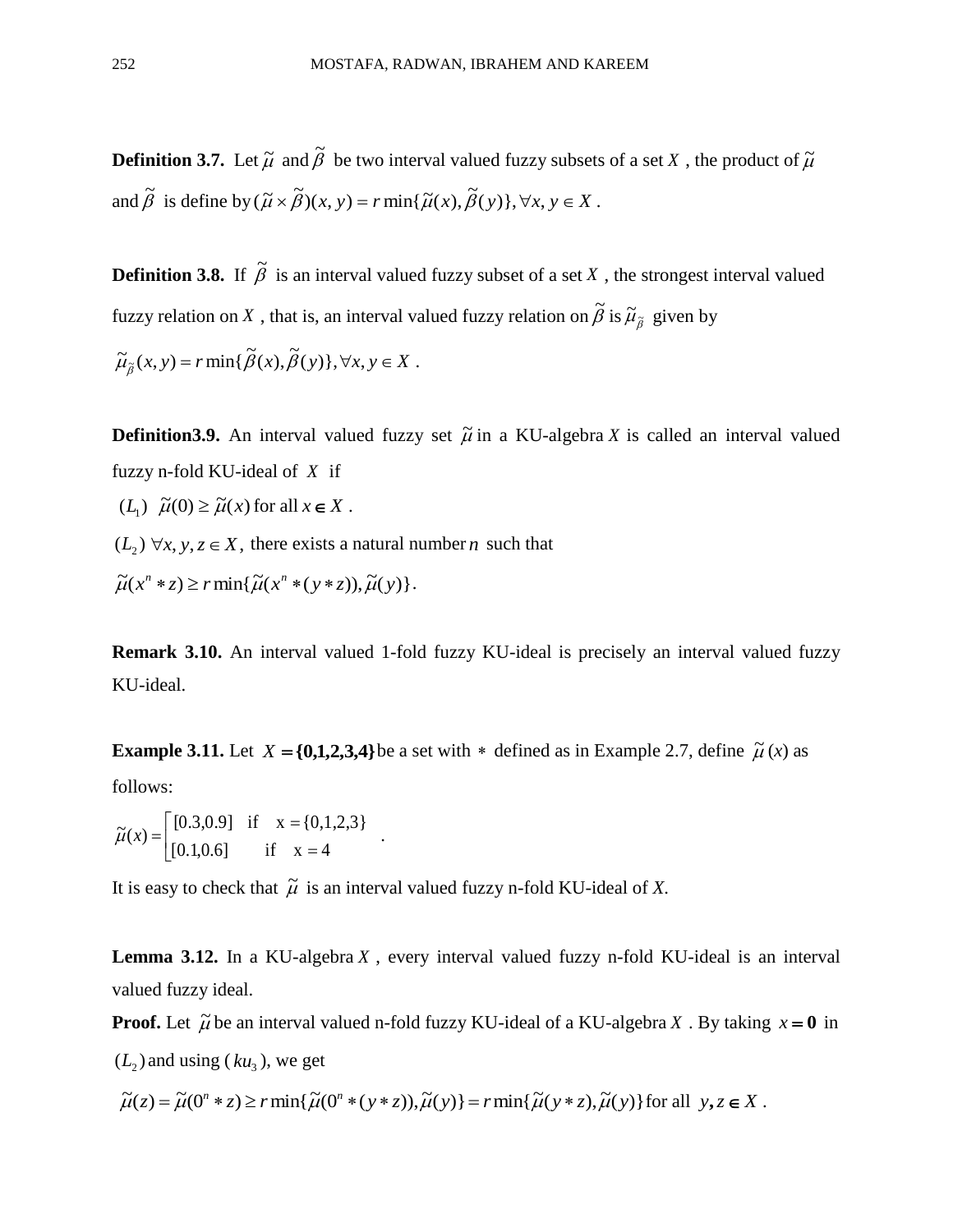Hence  $\tilde{\mu}$  is an interval valued fuzzy ideal of X.

**Lemma 3.13.** Let  $\tilde{\mu}$  be an interval valued fuzzy n-fold KU-ideal of a KU-algebra X, if the inequality  $x^n * y \leq z$  holds in X, Then  $\tilde{\mu}(y) \geq r \min \{ \tilde{\mu}(x^n), \tilde{\mu}(z) \}$ .

**Proof:** Assume that the inequality  $x^n * y \leq z$  holds in X, then  $z * (x^n * y) = 0$  and by  $(L_2)$ 

$$
\widetilde{\mu}((x^n * y)) \ge r \min{\{\widetilde{\mu}(x^n * (z * y)), \mu(z)\}}
$$
\n
$$
= r \min{\{\widetilde{\mu}(z * (x^n * y)), \widetilde{\mu}(z)\}} = r \min{\{\widetilde{\mu}(0), \widetilde{\mu}(z)\}} = \widetilde{\mu}(z) \dots (I)
$$

but

$$
\widetilde{\mu}(0*y) = \widetilde{\mu}(y) \ge r \min\left\{\widetilde{\mu}(0*(x^n*y)), \widetilde{\mu}(x^n)\right\} = r \min\left\{\widetilde{\mu}(x^n*y), \widetilde{\mu}(x^n)\right\}
$$
\n
$$
\ge r \min\left\{\widetilde{\mu}(z), \widetilde{\mu}(x^n)\right\} \quad (by \ (I))
$$

i.e.  $\widetilde{\mu}(y) \ge r \min \{ \widetilde{\mu}(x^n), \widetilde{\mu}(z) \}$ .

**Proposition 3.14.** If  $\tilde{\mu}$  is an interval valued fuzzy n-fold KU-ideal of X, then

 $\widetilde{\mu}(x^n * (x^n * y) \geq \widetilde{\mu}(y))$ 

**Proof:** By taking  $z = x^n * y$  in (L<sub>2</sub>) and using (ku<sub>2</sub>), we get

$$
\widetilde{\mu}(x^n * (x^n * y)) \ge r \min{\{\widetilde{\mu}(x^n * (y * (x^n * y)), \widetilde{\mu}(y)\}} = r \min{\{\widetilde{\mu}(x^n * (x^n * (y * y)), \widetilde{\mu}(y)\}}\n= r \min{\{\widetilde{\mu}(x^n * (x^n * 0), \widetilde{\mu}(y)\}}\n= r \min{\{\widetilde{\mu}(x^n * 0), \widetilde{\mu}(y)\}}\n= r \min{\{\widetilde{\mu}(0), \widetilde{\mu}(y)\}}\n= r \min{\{\widetilde{\mu}(0), \widetilde{\mu}(y)\}} = \widetilde{\mu}(y).
$$

The proof is completed.

**Proposition3.15.** If  $\tilde{\mu}$  is an interval valued *fuzzy n-fold KU-ideal, then* 

 $\widetilde{\mu}(x^n * (y * z)) \geq \widetilde{\mu}(x^n * z)$ 

Proof. Since 
$$
\sqrt{(x^n * z) * (x^n * (y * z))} = x^n * ((x^n * z) * (y * z))) = x^n * (y * ((x^n * z) * z)) =
$$

$$
= y * (x^n * ((x^n * z) * z) = y * ((x^n * z) * (x^n * z)) = y * 0 = 0
$$

, then we have  $x^n * (y * z) \le (x^n * z)$ , by Lemma 3.4, we get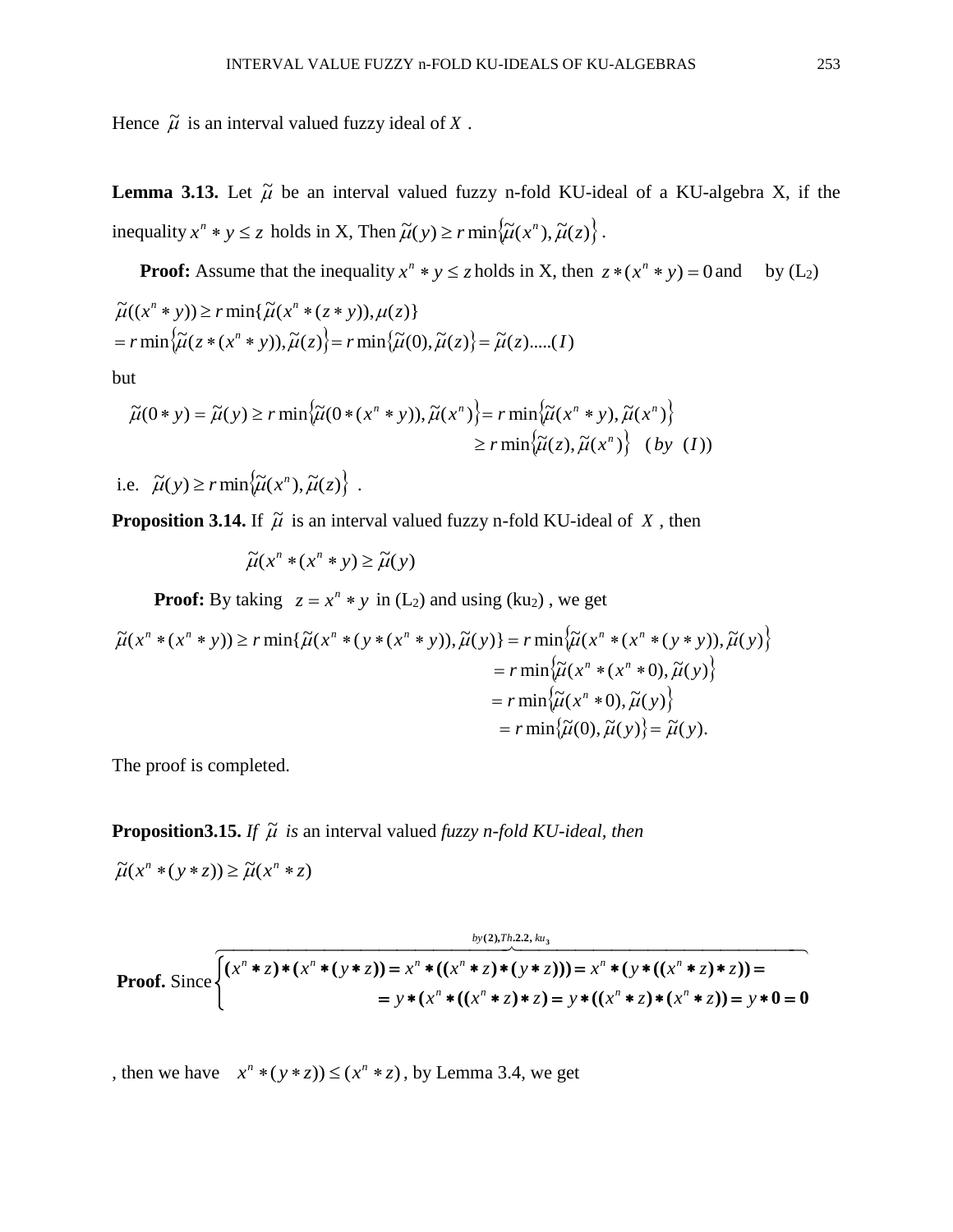$\widetilde{\mu}(x^n * (y * z)) \geq \widetilde{\mu}(x^n * z)$ . The proof is completed.

**Proposition 3.16.** Let A be a nonempty subset of a KU-algebra X and  $\tilde{\mu}$  be an interval valued

fuzzy set in *X* define by *otherwise*  $[t_1, t_2]$   $x \in A$ *x*  $\in$  $\overline{\mathcal{L}}$  $\left\{ \right.$  $\int$  $=$  $[\alpha_1, \alpha_2]$  $[t_1, t_2]$  $\widetilde{\mu}(x)$  $\cdot_1$ ,  $\mathsf{\omega}_2$  $1, 2$  $\widetilde{\mu}(x) = \begin{cases} \sum_{i=1}^{n} a_i - a_i, & n \in \mathbb{N} \\ \lceil \alpha_1, \alpha_2 \rceil & otherwise \end{cases}$ , where  $t_1 > \alpha_1$ ,  $t_2 > \alpha_2$  and

 $t_1, t_2, \alpha_1, \alpha_2 \in [0,1]$ . Then  $\tilde{\mu}$  is an interval valued fuzzy n-fold KU-ideal of X if and only if A is an interval valued fuzzy n-fold KU-ideal of X . Moreover  $X_{\tilde{\mu}} = A$ , where

$$
X_{\widetilde{\mu}} = \{x \in X : \widetilde{\mu}(x) = \widetilde{\mu}(0)\}.
$$

**Proof:** Assume that  $\tilde{\mu}$  is an interval valued fuzzy n-fold KU-ideal of X. Since  $\tilde{\mu}(0) \ge \tilde{\mu}(x)$  for all  $x \in X$ , we have  $\mu(0) = [t_1, t_2]$  and so  $0 \in A$ . For any  $x, y, z \in X$  such that  $x^n * (y * z) \in A$ and  $y \in A$ . Using  $(L_2)$ , we know that  $\tilde{\mu}(x^n * z) \ge r \min{\{\tilde{\mu}(x^n * (y * z)), \tilde{\mu}(y)\}} = [t_1, t_2]$  and thus  $\widetilde{\mu}(x^n * z) = [t_1, t_2]$ . Hence  $x^n * z \in A$ , and A is n-fold KU-ideal of X. Conversely, suppose that A is n-fold KU-ideal of X. Since  $0 \in A$ , it follows that  $\widetilde{\mu}(0) = [t_1, t_2] \ge \widetilde{\mu}(x)$  for all  $x \in X$ . Let  $x, y, z \in X$ . If  $y \notin A$  and  $x^n * z \in A$ , then clearly  $\widetilde{\mu}(x^n * z) \geq r \min\{\widetilde{\mu}(x^n * (y * z)), \widetilde{\mu}(y)\}.$ 

Assume that  $y \in A$  and  $x^n * z \notin A$ . Then by  $(H)$ , we have  $x^n * (y * z) \notin A$ . Therefore  $\widetilde{\mu}(x^n * z) = [t_2, t_2] = r \min{\{\widetilde{\mu}(x^n * (y * z)), \widetilde{\mu}(y)\}}$ . Finally we have that  $X_{\tilde{\mu}} = \{x \in X : \tilde{\mu}(x) = \tilde{\mu}(0)\} = \{x \in X : \tilde{\mu}(x) = [t_1, t_2]\} = A$ .

**Theorem 3.17.** Let  $\tilde{\mu}$  be an interval valued fuzzy set in a KU-algebra X and n a positive integer. Then  $\tilde{\mu}$  is an interval valued fuzzy n-fold KU-ideal of X if and only if the nonempty level set  $U(\tilde{\mu}, t)$  of  $\tilde{\mu}$  is n-fold KU-ideal of X. Then call  $U(\tilde{\mu}, t)$  the level n-fold KU-ideal of  $\tilde{\mu}$ . **Proof:** Suppose that  $\tilde{\mu}$  is an interval valued fuzzy n-fold KU-ideal of X and  $U(\tilde{\mu}, t) \neq \phi$  for any  $\tilde{t} = [t_1, t_2] \in D[0,1]$ , there exists  $x \in U(\tilde{\mu}, \tilde{t})$  and so  $\tilde{\mu}(x) \geq \tilde{t}$ . It follows from  $(L_1)$  that  $\tilde{\mu}(0) \ge \tilde{\mu}(x) \ge \tilde{t}$  so that  $0 \in U(\tilde{\mu}, \tilde{t})$ . Let  $x, y, z \in X$  be such that  $x^n * (y * z) \in U(\tilde{\mu}, \tilde{t})$ and  $y \in U(\tilde{\mu}, \tilde{t})$ . Using  $(L_2)$ , we know that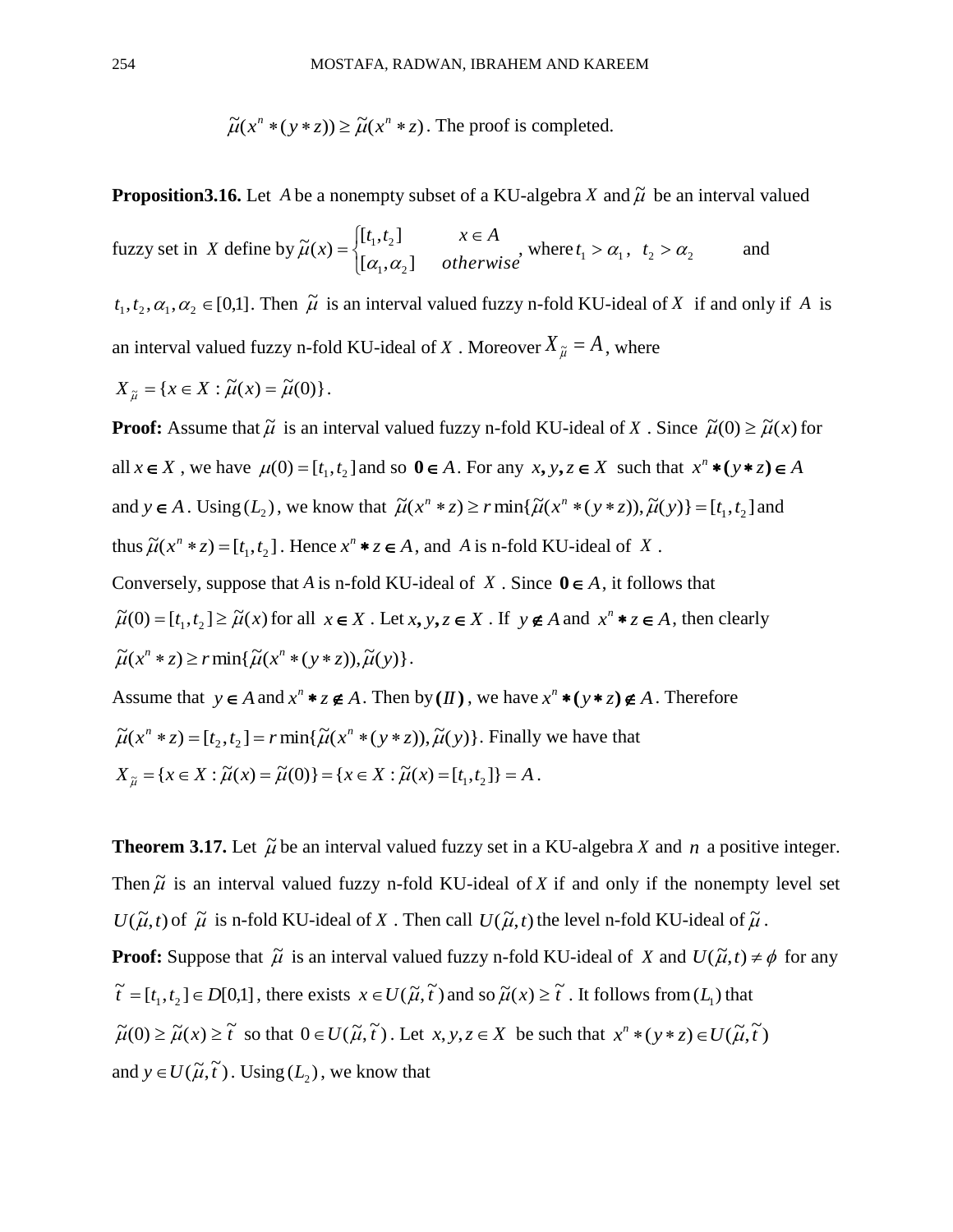$$
\widetilde{\mu}(x^n * z) \ge r \min\{\widetilde{\mu}(x^n * (y * z)), \widetilde{\mu}(y)\} \ge r \min\{\widetilde{t}, \widetilde{t}\} = \widetilde{t}, \text{ thus } x^n * z \in U(\widetilde{\mu}, \widetilde{t}). \text{ Hence}
$$
\n
$$
U(\widetilde{\mu}, \widetilde{t}) \text{ is n-fold KU-ideal of } X.
$$

Conversely, suppose that  $U(\tilde{\mu}, \tilde{t}) \neq \phi$  is n-fold KU-ideal of X for every  $\tilde{t} \in D[0,1]$ . For any  $x \in X$ , let  $\tilde{\mu}(x) = \tilde{t}$ , then  $x \in U(\tilde{\mu}, \tilde{t})$ . Since  $0 \in U(\tilde{\mu}, \tilde{t})$ , it follows that  $\tilde{\mu}(0) \ge \tilde{t} = \tilde{\mu}(x)$  so that  $\tilde{\mu}(0) \ge \tilde{\mu}(x)$  for all  $x \in X$ . Now, we need to show that  $\tilde{\mu}$  satisfies  $(L_2)$ . If not, then there exist  $a, b, c \in X$  such that  $\tilde{\mu}(a^n * c) \ge r \min{\{\tilde{\mu}(a^n * (b * c)), \tilde{\mu}(b)\}}$ . By taking

$$
\tilde{t}_0 = \frac{1}{2} (\tilde{\mu}(a^n * c) + r \min{\{\tilde{\mu}(a^n * (b * c)), \tilde{\mu}(b)\}})
$$
 then we have  
\n
$$
\tilde{\mu}(a^n * c) < \tilde{t}_0 < r \min{\{\tilde{\mu}(a^n * (b * c)), \tilde{\mu}(b)\}}.
$$
 Hence  $(a^n * (b * c)) \in U(\tilde{\mu}, \tilde{t}_0)$  and  $b \in U(\tilde{\mu}, \tilde{t}_0)$ ,  
\nbut  $a^n * c \notin U(\tilde{\mu}, \tilde{t}_0)$ , which means that  $U(\tilde{\mu}, \tilde{t}_0)$  is not n-fold KU-ideal of X. This is  
\ncontradiction. Hence  $\tilde{\mu}$  is an interval valued fuzzy n-fold KU-ideal of X.

**Lemma 3.18.** Let  $\tilde{\mu}$  be an interval valued fuzzy n-fold KU-ideal of a KU-algebra X and  $\widetilde{t}_1, \widetilde{t}_2 \in D[0,1]$  with  $\widetilde{t}_1 > \widetilde{t}_2$  $\widetilde{t}_1 > \widetilde{t}_2$ . Then  $(i) U(\tilde{\mu}, \tilde{t}_1) \subseteq U(\tilde{\mu}, \tilde{t}_2),$ 

(ii) Whenever  $\tilde{t}_1, \tilde{t}_2 \in \text{Im}(\tilde{\mu})$ , where  $\text{Im}(\tilde{\mu}) = {\tilde{t}_i : i \in \Lambda}$  then  $U(\tilde{\mu}, \tilde{t}_1) \neq U(\tilde{\mu}, \tilde{t}_2)$ ,

(iii)  $U(\tilde{\mu}, \tilde{t}_1) = U(\tilde{\mu}, \tilde{t}_2)$  if and only if there does not exist  $x \in X$  such that  $\tilde{t}_1 \leq \tilde{\mu}(x) < \tilde{t}_2$ . Proof: clear.

**Theorem 3.19.** Let  $\tilde{\mu}$  be an interval valued fuzzy n-fold KU-ideal of a KU-algebra X with  $\text{Im}(\widetilde{\mu}) = {\{\widetilde{t}_i : i \in \Lambda\}}$  and  $\Omega = \{U(\widetilde{\mu}, \widetilde{t}_i) : i \in \Lambda\}$  where  $\Lambda$  is an arbitrary index set. Then

(i) There exists a unique  $i_0 \in \Lambda$  such that  $\tilde{t}_{i_0} \geq \tilde{t}_i$  $\widetilde{t}_i \geq \widetilde{t}_i$  for all  $i \in \Lambda$ .

(ii) 
$$
X_{\tilde{\mu}} = \bigcap_{i \in \Lambda} U(\tilde{\mu}, \tilde{t}_i) = U(\tilde{\mu}, \tilde{t}_{i_0}),
$$
  
(iii)  $X = \bigcup_{i \in \Lambda} U(\tilde{\mu}, \tilde{t}_i),$ 

**Proof:** (i) since  $\tilde{\mu}(0) \in \text{Im}(\tilde{\mu})$ , there exists a unique  $i_0 \in \Lambda$  such that  $\tilde{\mu}(0) = \tilde{i}_i$  $\widetilde{\mu}(0) = \widetilde{t}_{i_0}$ . Hence by  $(L_1)$ , we get  $\widetilde{\mu}(x) \leq \widetilde{\mu}(0) = \widetilde{t}_{i_0}$  $\widetilde{\mu}(x) \leq \widetilde{\mu}(0) = \widetilde{t}_{i_0}$  for all  $x \in X$ , and so  $\widetilde{t}_{i_0} \geq \widetilde{t}_{i_0}$  $\widetilde{t}_i \geq \widetilde{t}_i$  for all  $i \in \Lambda$ .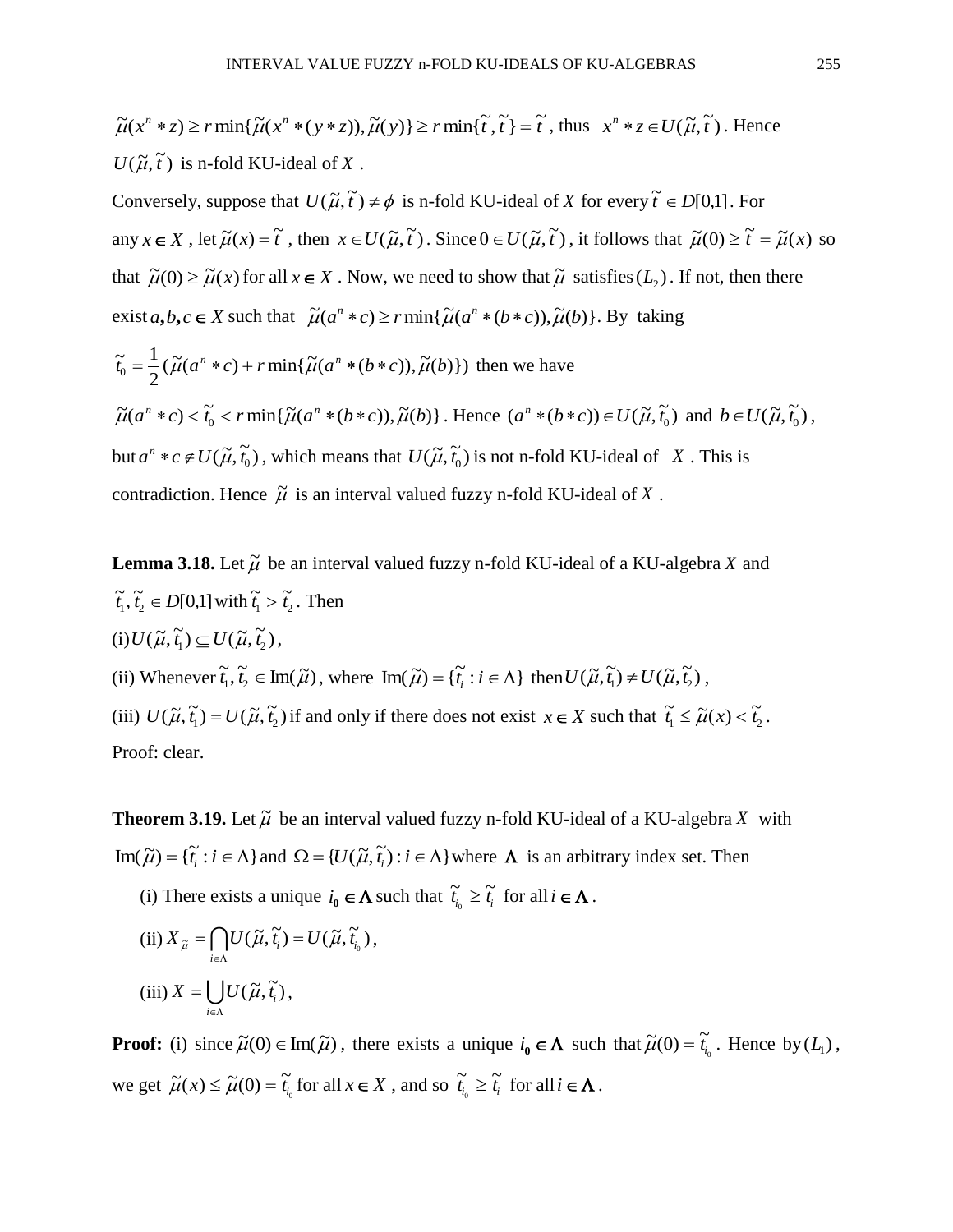(ii) We have that

$$
U(\widetilde{\mu}, \widetilde{t}_{i_0}) = \{x \in X : \widetilde{\mu}(x) \ge \widetilde{t}_{i_0}\} = \{x \in X : \widetilde{\mu}(x) = \widetilde{t}_{i_0}\} = \{x \in X : \widetilde{\mu}(x) = \widetilde{\mu}(0)\} = X.
$$
  
Note that  $U(\widetilde{\mu}, \widetilde{t}_{i_0}) = U(\widetilde{\mu}, \widetilde{t}_{i_0})$  for all  $i \in \Lambda$ , so that  $U(\widetilde{\mu}, \widetilde{t}_{i_0}) = \mathcal{O}U(\widetilde{\mu}, \widetilde{t}_{i_0})$ . Since  $i \in \Lambda$ ,

Note that  $U(\tilde{\mu}, \tilde{t}_{i_0}) \subseteq U(\tilde{\mu}, \tilde{t}_i)$  for all  $i \in \Lambda$ , so that  $U(\tilde{\mu}, \tilde{t}_{i_0}) \subseteq \bigcap_{i \in \Lambda}$  $\subseteq$ *i*  $U(\widetilde{\mu}, \widetilde{t}_{i_0}) \subseteq \bigcap U(\widetilde{\mu}, \widetilde{t}_i)$ . Since  $i_0 \in \Lambda$ , it

follows that  $X_{\tilde{\mu}} = U(\tilde{\mu}, \tilde{t}_{i_0}) = \bigcap_{i \in \Lambda} U(\tilde{\mu}, \tilde{t}_i)$  $=U(\widetilde{\mu},\widetilde{t}_{_{\!i\alpha}})=$ *i*  $X_{\tilde{\mu}} = U(\tilde{\mu}, \tilde{t}_{i_0}) = \int U(\tilde{\mu}, \tilde{t}_i).$ 

(iii) For any  $x \in X$  we have  $\tilde{\mu}(x) \in \text{Im}(\tilde{\mu})$  and so there exists  $i(x) \in \Lambda$  such that  $\tilde{\mu}(x) = \tilde{t}_{i(x)}$ .

This implies  $x \in U(\widetilde{\mu}, \widetilde{t}_{i(x)}) \subseteq \bigcup_{i \in \Lambda}$  $\in U(\widetilde{\mu},\widetilde{t}_{i(x)}) \subseteq$ *i*  $x \in U(\tilde{\mu}, \tilde{t}_{i(x)}) \subseteq \bigcup_{i \in \Lambda} U(\tilde{\mu}, \tilde{t}_i)$ . Hence  $X = \bigcup_{i \in \Lambda}$  $\equiv$ *i*  $X = \bigcup U(\widetilde{\mu}, \widetilde{t_i})$ .

# **4. Image (Pre-image) of interval valued fuzzy n-fold KU-ideals under homomorphism**

#### **Definition4.1.**

Let *f* be a mapping from the set *X* to the set *Y*. If  $\tilde{\mu}$  is an interval valued fuzzy subset of *X*, then the fuzzy subset  $\tilde{B}$  of Y defined by

$$
f(\widetilde{\mu})(y) = \widetilde{B}(y) = \begin{cases} \sup_{x \in f^{-1}(y)} \widetilde{\mu}(x), & \text{if } f^{-1}(y) = \{x \in X, f(x) = y\} \neq \phi \\ 0 & \text{otherwise} \end{cases}
$$

Is said to be the image of  $\tilde{\mu}$  under f. Similarly if  $\tilde{\beta}$  is a fuzzy subset of Y, then the fuzzy subset  $\tilde{\mu} = \tilde{\beta} \circ f$  in X (i.e. the interval valued fuzzy subset defined by  $\tilde{\mu}(x) = \tilde{\beta}(f(x))$  for all  $x \in X$  ) is called the pre-image of  $\tilde{\beta}$  under f.

**Theorem 4.2.** An onto homomorphic pre-image of an interval valued fuzzy n-fold KU-ideal is also an interval valued fuzzy n-fold KU-ideal.

**Proof:** Let  $f: X \rightarrow X'$  be an onto homomorphism of KU-algebras,  $\tilde{\beta}$  be an interval valued fuzzy n-fold KU-ideal of X' and  $\tilde{\mu}$  be the pre-image of  $\tilde{\beta}$  under f, then  $\tilde{\mu}(x) = \tilde{\beta}(f(x))$ , for all  $x \in X$ . Let  $x \in X$ , then  $\tilde{\mu}(0) = \tilde{\beta}(f(0)) \ge \tilde{\beta}(f(x)) = \tilde{\mu}(x)$ . Now let  $x, y, z \in X$  then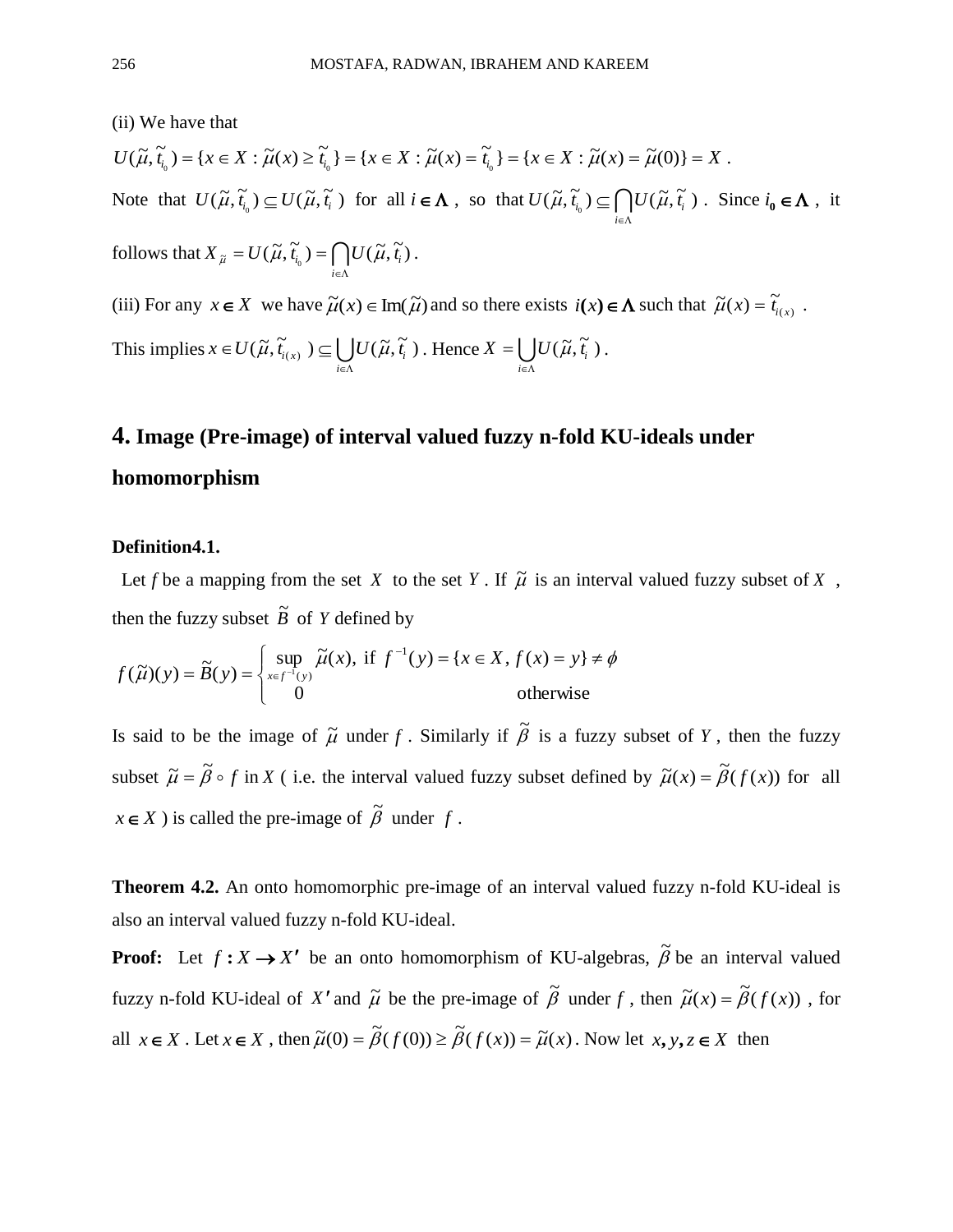$$
\widetilde{\mu}(x^n * z) = \widetilde{\beta}(f(x^n * z) = \widetilde{\beta}(f(x^n) *' f(z)) \ge r \min \{ \widetilde{\beta}(f(x^n) *'(f(y) *' f(z)), \widetilde{\beta}(f(y)) \}
$$
\n
$$
= r \min \{ \widetilde{\beta}(f(x^n * (y * z))), \widetilde{\beta}(f(y)) \}
$$
\n
$$
= r \min \{ \widetilde{\mu}(x^n * (y * z)), \widetilde{\mu}(y) \}
$$

, the proof is completed.

**Definition 4.3.** An interval valued fuzzy subset  $\tilde{\mu}$  of X has sup property if for any subset T of

X, there exist 
$$
t_0 \in T
$$
 such that  $\tilde{\mu}(t_0) = \text{SUP } \tilde{\mu}(t)$ .  
\n $t \in T$ 

**Theorem 4.4.** Let  $f: X \rightarrow X'$  be a homomorphism between two KU-algebras X and X'. For every interval valued fuzzy n-fold KU-ideal  $\tilde{\mu}$  in X,  $f(\tilde{\mu})$  is an interval valued fuzzy n-fold KUideal of X'.

**Proof :** By definition 
$$
\widetilde{B}(y') = f(\widetilde{\mu})(y') := \sup_{x \in f^{-1}(y')} \widetilde{\mu}(x)
$$
 for all  $y' \in X'$  and  $\sup \phi := \widetilde{0}$ .

We have to prove that  $\widetilde{B}((x')^n * z') \ge r \min{\{\widetilde{B}((x')^n * (y' * z')), \widetilde{B}(y')\}}, \forall x', y', z' \in X'.$ 

Let  $f: X \rightarrow X'$  be an onto homomorphism of a KU-algebra,  $\tilde{\mu}$  be an interval valued fuzzy nfold KU-ideal of X with sup property and  $\tilde{\beta}$  be the image of  $\tilde{\mu}$  under f, since  $\tilde{\mu}$  is an interval valued fuzzy n-fold KU-ideal of X, we have  $\tilde{\mu}(0) \ge \tilde{\mu}(x)$  for all  $x \in X$ . Note that  $0 \in f^{-1}(0')$ , where 0, 0' are the zero of *X* and *X'* respectively, Thus,  $\tilde{B}(0') = \sup \tilde{\mu}(t) = \tilde{\mu}(0) \ge \tilde{\mu}(x)$ ,  $\widetilde{B}(0') = \sup_{t \in f^{-1}(0')} \widetilde{\mu}(t) = \widetilde{\mu}(0) \ge \widetilde{\mu}(x)$  $t \in f$  $U'$ ) = sup  $\tilde{\mu}(t) = \tilde{\mu}(0) \ge \tilde{\mu}$  $\sup_{t \in f^{-1}(0')} \widetilde{\mu}(t) = \widetilde{\mu}(0) \ge \widetilde{\mu}(x),$  for all  $x \in X$ , which implies that  $\widetilde{B}(0') \geq \sup \ \widetilde{\mu}(t) = \widetilde{B}(x')$ ,  $\widetilde{B}(0') \geq \sup_{t \in f^{-1}(x')} \widetilde{\mu}(t) = \widetilde{B}(x)$  $t \in f^{-1}(x)$  $\tilde{\mu}(t) \geq \sup \tilde{\mu}(t) = \tilde{B}(x^{\prime})$  $\sup_{x \in f^{-1}(x')} \widetilde{\mu}(t) = \widetilde{B}(x'),$  for any  $x' \in X'$ . Now, for any  $x', y', z' \in X'$ , let  $x_0 \in f^{-1}(x')$ ,  $y_0 \in f^{-1}(y')$ ,  $z_0 \in f^{-1}(z')$ 0 1  $\mathbf{0}$ 1  $x_0 \in f^{-1}(x')$ ,  $y_0 \in f^{-1}(y')$ ,  $z_0 \in f^{-1}(z')$  be such that  $\widetilde{\mu}((x_0)^n * z_0) = \sup \widetilde{\mu}(t)$ ,  $\widetilde{\mu}(y_0) = \sup \widetilde{\mu}(t)$  $(x_0)^n * z_0$  =  $\sup_{t \in f^{-1}((x')^n * z')} \widetilde{\mu}(t)$ ,  $\widetilde{\mu}(y_0) = \sup_{t \in f^{-1}(y')} \widetilde{\mu}(t)$  $t \in f^{-1}((x')^n * z')$   $t \in f^{-1}(y)$ *n*  $\mu(x_0) * z_0 = \sup_{t \in \mathcal{E}^{-1}(x_0, t^* \neq t)} \mu(t)$ ,  $\mu(y_0) = \sup_{t \in \mathcal{E}^{-1}(x_0)} \mu$  $* z_0$ ) =  $\sup_{t \in f^{-1}((x')^n * z')} \widetilde{\mu}(t)$ ,  $\widetilde{\mu}(y_0) = \sup_{t \in f^{-1}(y')} \widetilde{\mu}(t)$  and  $\widetilde{\mu}((x_0)^n * (y_0 * z_0)) = \widetilde{B}\{f((x_0)^n * (y_0 * z_0))\} = \widetilde{B}((x')^n * (y' * z'))$ 

$$
= \sup_{((x_0)^n * (y_0 * z_0) \in f^{-1}((x')^n * (y' * z'))} \widetilde{\mu}((x_0)^n * (y_0 * z_0)) = \sup_{t \in f^{-1}((x')^n * (y' * x'))} \widetilde{\mu}(t).
$$

Then  $\widetilde{B}((x')^n * z') = \sup_{t \in f^{-1}((x')^n * z')} \widetilde{\mu}(t) = \widetilde{\mu}((x_0)^n * z_0)$  $\sup_{t \in f^{-1}((x')^n * z')} \widetilde{\mu}(t) = \widetilde{\mu}((x_0)^n *$  $\sup_{x \in f^{-1}((x')^n * z')} \widetilde{\mu}(t) = \widetilde{\mu}((x_0)^n * z_0) \ge r \min{\{\widetilde{\mu}((x_0)^n * (y_0 * z_0), \widetilde{\mu}(y_0)\}}$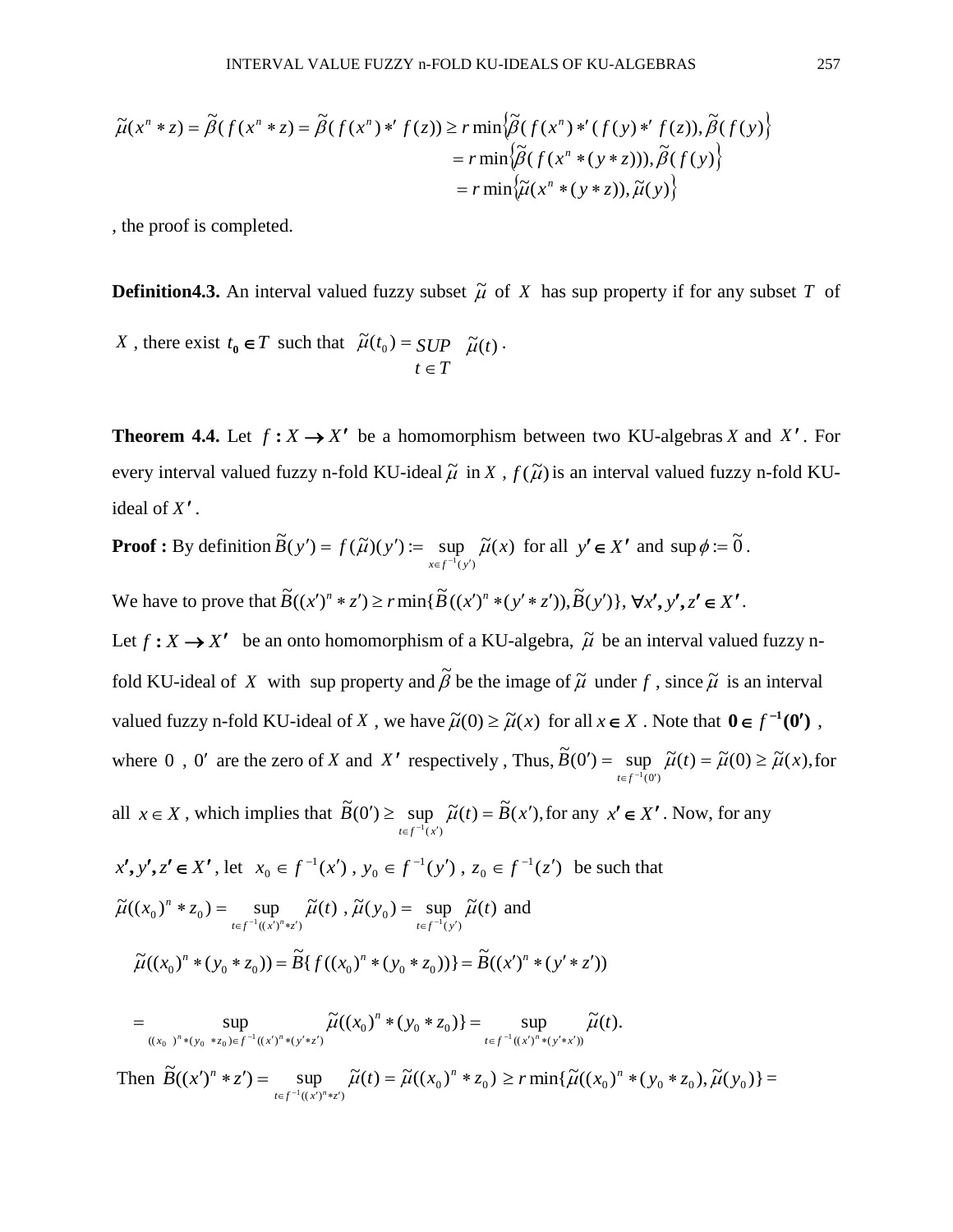$$
r \min \left\{ \sup_{t \in f^{-1}((x')^n * (y' * z'))} \widetilde{\mu}(t), \sup_{t \in f^{-1}(y')} \widetilde{\mu}(t) \right\} = r \min \{ \widetilde{B}((x')^n * (y' * z')) , \widetilde{B}(y') \}.
$$

Hence  $\tilde{B}$  is an interval valued fuzzy n-fold KU-ideal of *Y*.

**Proposition 4.5.** For a given interval valued fuzzy subset  $\tilde{\beta}$  of a KU-algebra X, let  $\tilde{\mu}_{\tilde{\beta}}$  be the strongest fuzzy relation on X. If  $\tilde{\mu}_{\tilde{\beta}}$  is interval valued fuzzy n-fold KU-ideal of  $X \times X$ , then  $\tilde{\beta}(x) \leq \tilde{\beta}(0)$  for all  $x \in X$ .

**Proof:** Since  $\tilde{\mu}_{\tilde{\beta}}$  is an interval valued fuzzy n-fold KU-ideal of  $X \times X$ , it follows from  $(L_1)$  that  $\widetilde{\mu}_{\widetilde{\beta}}(x, x) = r \min{\{\widetilde{\beta}(x), \widetilde{\beta}(x)\}} \leq r \min{\{\widetilde{\beta}(0), \widetilde{\beta}(0)\}}, \text{ then } \widetilde{\beta}(x) \leq \widetilde{\beta}(0).$ 

**Theorem 4.6.** Let  $\tilde{\mu}$  and  $\tilde{\beta}$  be two interval valued fuzzy n-fold KU-ideals of a KU-algebra X, then  $\widetilde{\mu} \times \widetilde{\beta}$  is an interval valued fuzzy n-fold KU-ideal of  $X \times X$ .

**Proof:** for any  $(x, y) \in X \times X$ , we have

$$
(\widetilde{\mu} \times \widetilde{\beta})(0,0) = r \min{\{\widetilde{\mu}(0), \widetilde{\beta}(0)\}} \geq r \min{\{\widetilde{\mu}(x), \widetilde{\beta}(y)\}} = (\widetilde{\mu} \times \widetilde{\beta})(x, y).
$$

Now let  $(x_1, x_2), (y_1, y_2), (z_1, z_2) \in X \times X$ , then

$$
(\widetilde{\mu}\times\widetilde{\beta})(x_1^n * z_1, x_2^n * z_2) = r \min\left\{\widetilde{\mu}(x_1^n, z_1), \widetilde{\beta}(x_2^n, z_2)\right\}
$$

$$
\geq r \min \left\{ r \min \left\{ \widetilde{\mu}(x_1^n * (y_1 * z_1)), \widetilde{\mu}(y_1) \right\} r \min \left\{ \widetilde{\beta}(x_2^n * (y_2 * z_2)), \widetilde{\beta}(y_2) \right\} \right\}
$$
  

$$
= r \min \left\{ r \min \left\{ \widetilde{\mu}(x_1^n * (y_1 * z_1)), \widetilde{\beta}(x_2^n * (y_2 * z_2)) \right\} r \min \left\{ \widetilde{\mu}(y_1), \widetilde{\beta}(y_2) \right\} \right\}
$$
  

$$
= r \min \left\{ (\widetilde{\mu} \times \widetilde{\beta})(x_1^n * (y_1 * z_1), x_2^n * (y_2 * z_2)), (\widetilde{\mu} \times \widetilde{\beta})(y_1, y_2) \right\}
$$

Hence  $\widetilde{\mu} \times \widetilde{\beta}$  is an interval valued fuzzy n-fold KU-ideal of  $X \times X$ .

Analogous to theorem 3.2 [6], we have a similar results for interval-valued n-fold KU- ideal, which can be proved in similar manner, we state the results without proof.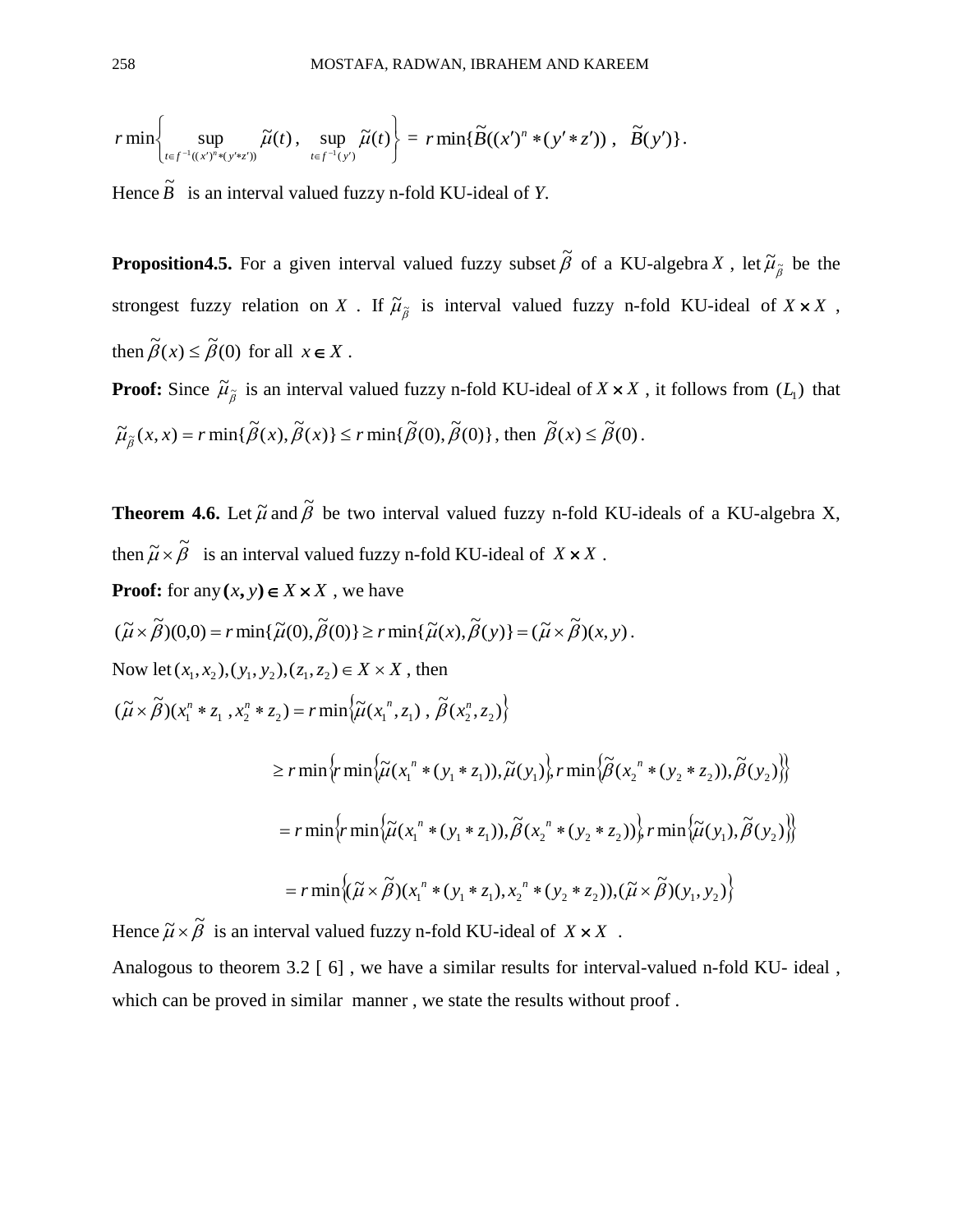**Theorem 4.7.** Let  $\tilde{\mu}$  and  $\tilde{\beta}$  be two interval valued fuzzy subsets of a KU-algebra X, such that  $\widetilde{\mu} \times \widetilde{\beta}$  is an interval valued fuzzy n-fold KU-ideal of  $X \times X$ , then

- (i) either  $\tilde{\mu}(x) \leq \tilde{\mu}(0)$  or  $\tilde{\beta}(x) \leq \tilde{\beta}(0)$  for all  $x \in X$ ,
- (ii) if  $\tilde{\mu}(x) \leq \tilde{\mu}(0)$  for all  $x \in X$ , then either  $\tilde{\mu}(x) \leq \tilde{\beta}(0)$  or  $\tilde{\beta}(x) \leq \tilde{\beta}(0)$ ,
- (iii) if  $\tilde{\beta}(x) \leq \tilde{\beta}(0)$  for all  $x \in X$ , then either  $\tilde{\mu}(x) \leq \tilde{\mu}(0)$  or  $\tilde{\beta}(x) \leq \tilde{\mu}(0)$ ,
- (iv) either  $\widetilde{\mu}$  or  $\widetilde{\beta}$  is an interval valued fuzzy n-fold KU-ideal of X.

**Theorem 4.8.** Let  $\tilde{\beta}$  be an interval valued fuzzy subset of a KU-algebra X and  $\tilde{\mu}_{\tilde{\beta}}$  be the strongest fuzzy relation on X, then  $\tilde{\beta}$  is an interval valued fuzzy n-fold KU-ideal of X if and only if  $\widetilde{\mu}_{\widetilde{\beta}}$  is an interval valued fuzzy n-fold KU-ideal of  $X \times X$ .

**Proof:** Assume that  $\tilde{\beta}$  is an interval-valued fuzzy KU-ideal of X, we note from  $(L_1)$  that:

$$
\widetilde{\mu}_{\widetilde{\beta}}(0,0) = r \min \{ \widetilde{\beta}(0), \widetilde{\beta}(0) \} \ge r \min \{ \widetilde{\beta}(x), \widetilde{\beta}(y) \} = \widetilde{\mu}_{\widetilde{\beta}}(x,y).
$$

Now, for any  $(x_1, x_2), (y_1, y_2), (z_1, z_2) \in X \times X$ , we have from  $(L_2)$ :

$$
\widetilde{\mu}_{\widetilde{\beta}}(x_1^{n} * z_1, x_2^{n} * z_2) = r \min \Big\{ \widetilde{\beta}(x_1^{n} * z_1), \widetilde{\beta}(x_2^{n} * z_2) \Big\}
$$

$$
\geq r \min \{ r \min \{ \tilde{\beta}(x_1^{n} * (y_1 * z_1)), \tilde{\beta}(y_1) \} , r \min \{ \tilde{\beta}(x_2^{n} * (y_2 * z_2)), \tilde{\beta}(y_2) \} \}
$$
  
=  $r \min \{ r \min \{ \tilde{\beta}(x_1^{n} * (y_1 * z_1)), \tilde{\beta}(x_2^{n} * (y_2 * z_2)) \} , r \min \{ \tilde{\beta}(y_1), \tilde{\beta}(y_2) \} \}$   
=  $r \min \{ (\tilde{\mu}_{\tilde{\beta}}(x_1^{n} * (y_1 * z_1), x_2^{n} * (y_2 * z_2)), \tilde{\mu}_{\tilde{\beta}}(y_1, y_2) \}$ 

Hence  $\widetilde{\mu}_{\widetilde{\beta}}$  is an interval valued fuzzy KU-ideal of  $X \times X$ .

Conversely: For all  $(x, y) \in X \times X$ , we have

 $\widetilde{\mu}_{\widetilde{\beta}}(0,0) = r \min{\{\widetilde{\beta}(0), \widetilde{\beta}(0)\}} \geq r \min{\{\widetilde{\beta}(x), \widetilde{\beta}(y)\}} = \widetilde{\mu}_{\widetilde{\beta}}(x, y)$  It follows that  $\beta(0) \geq \beta(x)$  for all  $x \in X$ , which prove  $(L_1)$ .

Now, let  $(x_1, x_2), (y_1, y_2), (z_1, z_2), \in X \times X$ , then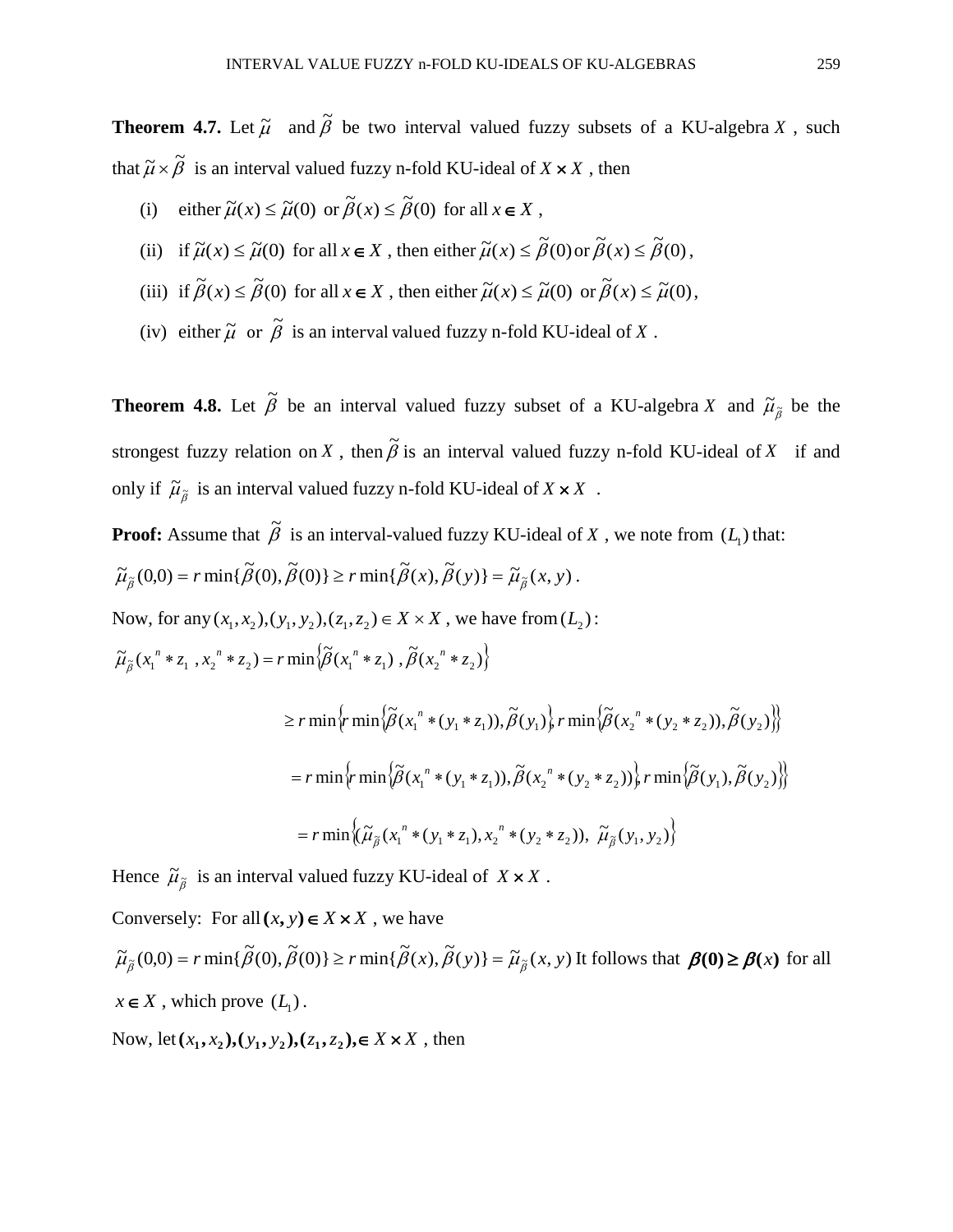$$
r \min \{\tilde{\beta}(x_1^n * z_1), \tilde{\beta}(x_2^n * z_2)\} = \tilde{\mu}_{\tilde{\beta}}(x_1^n * z_1, x_2^n * z_2)
$$
  
\n
$$
\geq r \min \{\tilde{\mu}_{\tilde{\beta}}((x_1^n, x_2^n) * ((y_1, y_2) * (z_1, z_2)), \tilde{\mu}_{\tilde{\beta}}(y_1, y_2)\})
$$
  
\n
$$
= r \min \{r \min \{\tilde{\mu}_{\tilde{\beta}}(x_1^n * (y_1 * z_1), x_2^n * (y_2 * z_2))\} \tilde{\mu}_{\tilde{\beta}}(y_1, y_2)\}
$$
  
\n
$$
= r \min \{r \min \{\tilde{\mu}_{\tilde{\beta}}(x_1^n * (y_1 * z_1), (x_2^n * (y_2 * z_2))\} r \min \{\tilde{\mu}_{\tilde{\beta}}(y_1), \tilde{\mu}_{\tilde{\beta}}(y_2)\})\}
$$
  
\n
$$
= r \min \{r \min \{\tilde{\beta}(x_1^n * (y_1 * z_1), \tilde{\beta}(x_2^n * (y_2 * z_2))\} r \min \{\tilde{\beta}(y_1), \tilde{\beta}(y_2)\})\}
$$
  
\n
$$
= r \min \{r \min \{\tilde{\beta}(x_1^n * (y_1 * z_1), \tilde{\beta}(y_1))\} r \min \{\tilde{\beta}(x_2^n * (y_2 * z_2), \tilde{\beta}(y_2)\})\}
$$
  
\nIn particular, if we take  $x_2 = y_2 = z_2 = 0$ , then  
\n
$$
\tilde{\beta}(x_1^n * z_1) \geq r \min \{\tilde{\beta}(x_1^n * (y_1 * z_1)), \tilde{\beta}(y_1)\}.
$$
 This proves  $(L_2)$  and completes the proof.

**Conclusion:** we have studied the interval valued fuzzy foldedness of a KU-ideal in a KU-algebra. Also we discussed few results of interval valued fuzzy n-fold KU-ideal of KU-algebras under homomorphism, the image and the pre-image of interval valued fuzzy n-fold KU-ideals in KUalgebras are defined. How the image and the pre-image of interval valued fuzzy n-fold KU-ideals are studied. Moreover, the product of interval valued fuzzy n-fold KU-ideals to product KUalgebras is established. Furthermore, we construct some algorithms for folding theory applied to KU-ideals in a KU-algebra.

The main purpose of our future work is to investigate the foldedness of other types of interval valued fuzzy ideals such as an implicative (commutative, positive implicative) and  $\tilde{\tau}$ -cubic nfold KU-ideals of a KU-algebra.

#### **Appendix A. Algorithms**

This appendix contains all necessary algorithms

#### *Algorithm for KU-algebras*

Input ( $X$ : set,  $*$ : binary operation) Output (" $X$  is a KU-algebra or not") Begin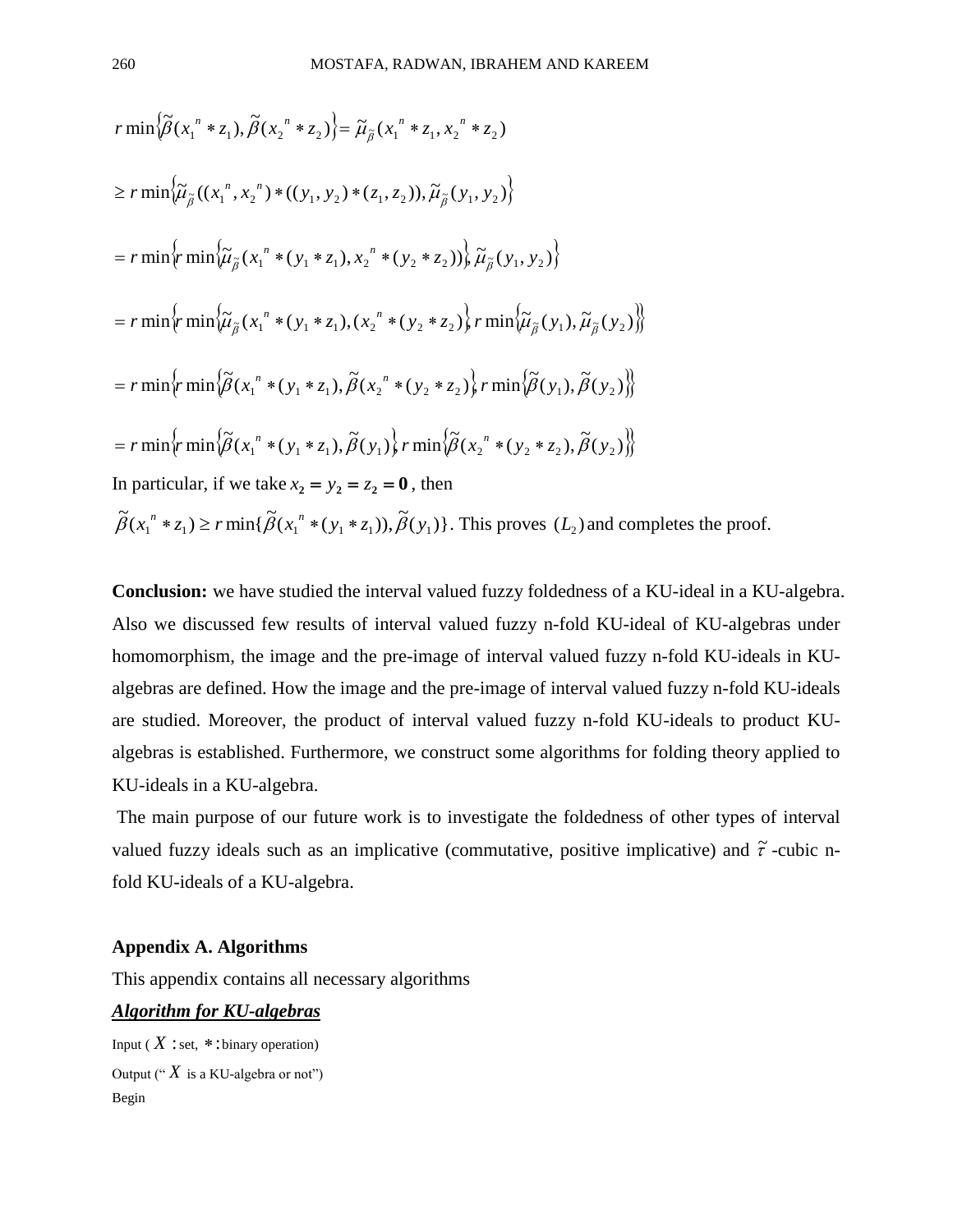If  $X = \phi$  then go to (1.); EndIf If  $0 \notin X$  then go to (1.); EndIf Stop: =false;  $i := 1;$ While  $i \leq |X|$  and not (Stop) do If  $x_i * x_i \neq 0$  then  $Stop: = true;$ EndIf  $j := 1$ While  $j \leq |X|$  and not (Stop) do If  $((y_j * x_i) * x_i) \neq 0$  then  $Stop: = true;$ EndIf EndIf  $k \coloneqq 1$ While  $k \leq |X|$  and not (Stop) do If  $(x_i * y_j) * ((y_j * z_k) * (x_i * z_k)) \neq 0$  then Stop: = true; EndIf EndIf While EndIf While EndIf While If Stop then (1.) Output (" $X$  is not a KU-algebra") Else Output (" $X$  is a KU-algebra") EndIf End

## *Algorithm for fuzzy subsets*

Input ( $X$ : KU-algebra,  $A: X \rightarrow [0,1]$ ); Output (" $\hat{A}$  is a fuzzy subset of  $\hat{X}$  or not") Begin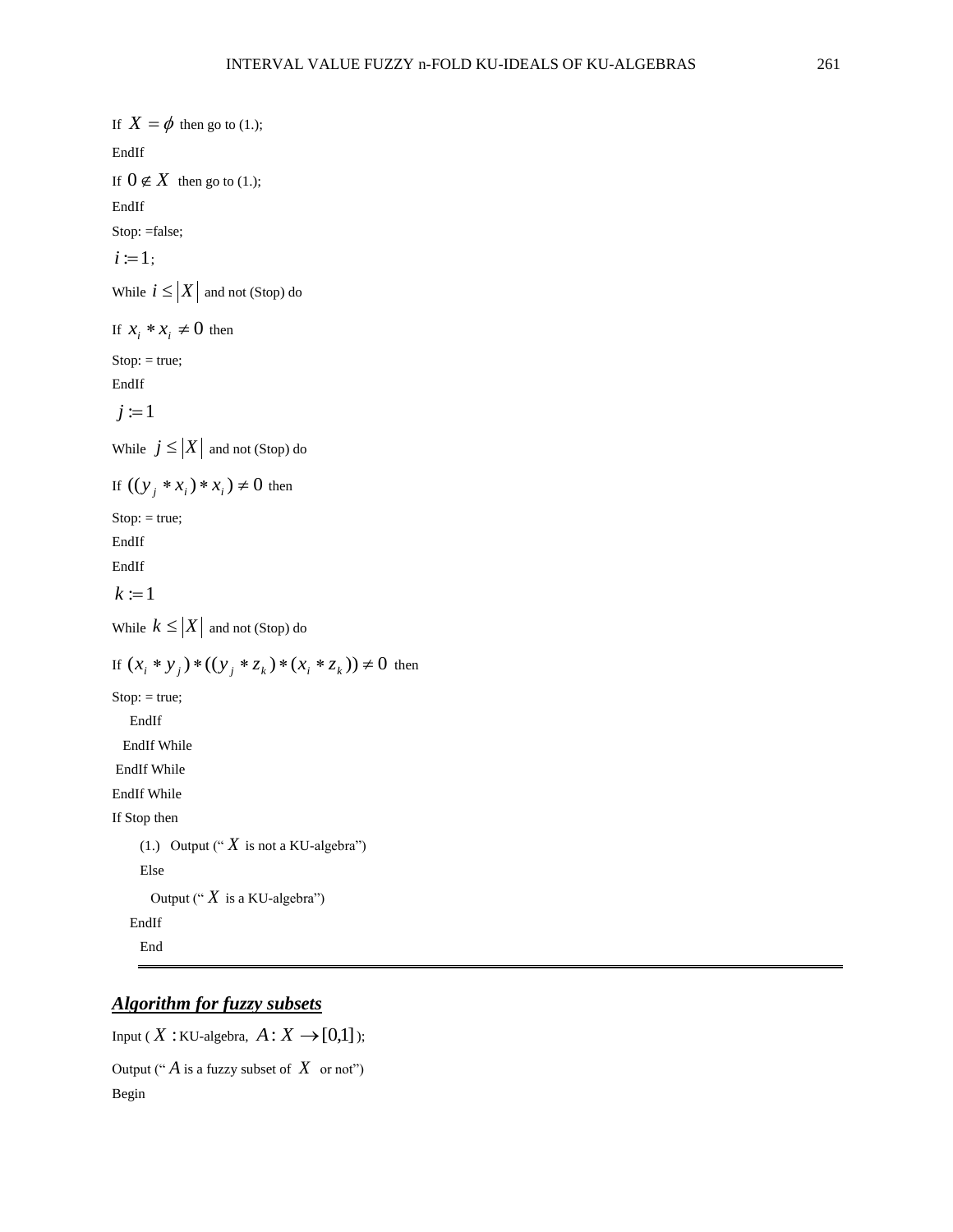Stop: =false;  $i := 1;$ While  $i \leq |X|$  and not (Stop) do If ( $A(x_i) < 0$ ) or ( $A(x_i) > 1$ ) then  $Stop: = true;$ EndIf EndIf While If Stop then Output (" $\hat{A}$  is a fuzzy subset of  $X$ ") Else Output (" *A* is not a fuzzy subset of *X* ") EndIf End.

#### *Algorithm for n-fold KU-ideals*

```
Input ( X : KU-algebra, I : subset of X, n \in N );
Output ("I is an n-fold KU-ideal of X or not");
Begin
If I = \phi then go to (1.);
EndIf
 If 0 \notin I then go to (1.);
EndIf
Stop: =false;
 i := 1;
While i \leq |X| and not (Stop) do
j := 1While j \leq |X| and not (Stop) do
k := 1While k \leq |X| and not (Stop) do
If (x^n_i * (y_j * z_k)) \in I and y_j \in I then
If (x^n_i * z_k) \notin I then
  Stop: = true; EndIf
     EndIf
```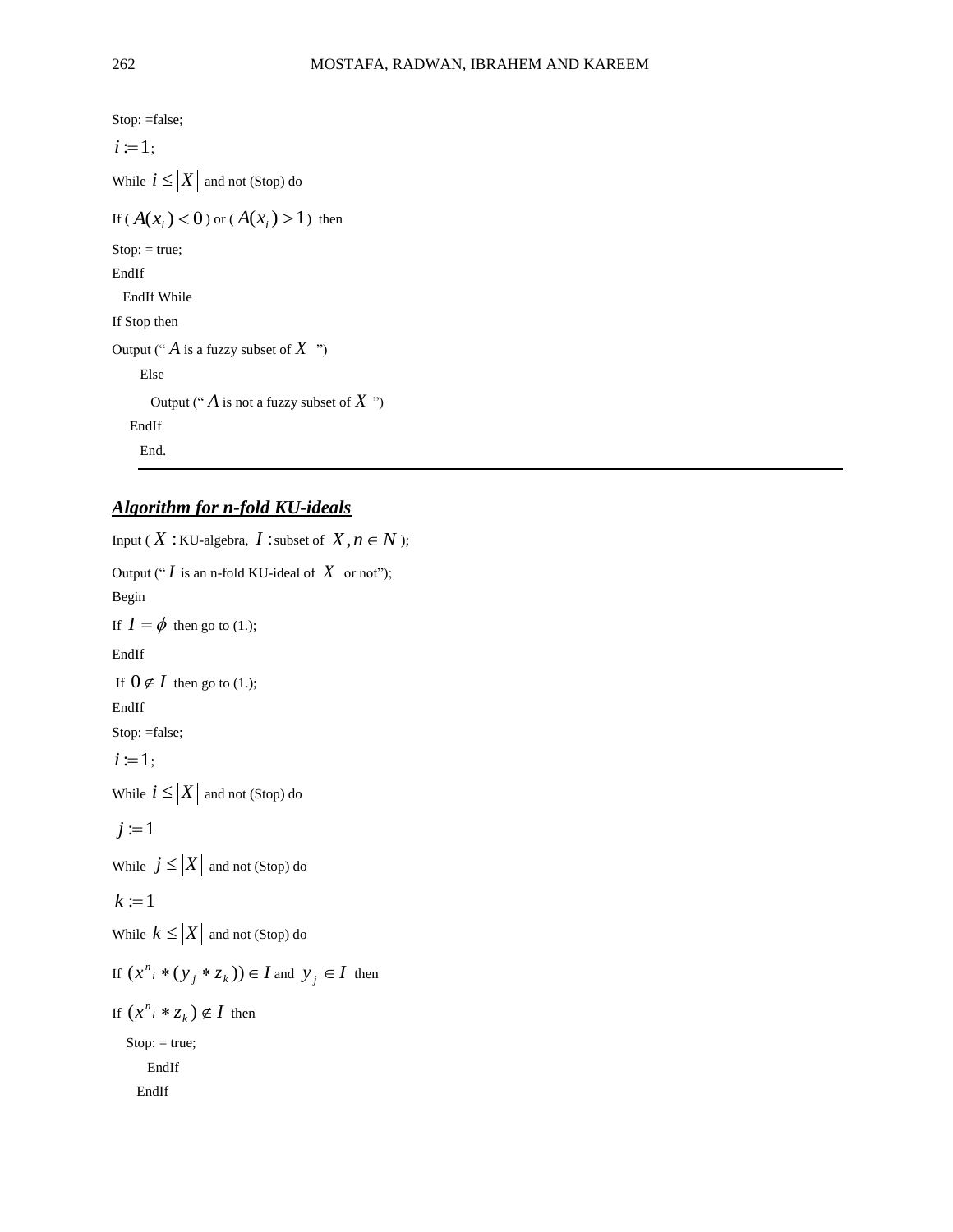```
 EndIf While
EndIf While
EndIf While
If Stop then 
Output ("I is an n-fold KU-ideal of X")
    Else 
     (1.) Output ("I is not an n-fold KU-ideal of X")
    EndIf
     End.
```
## *Algorithm for fuzzy n-fold KU-ideals*

```
Input (X: KU-algebra, *: binary operation, A: fuzzy subset of X);
Output ("\hat{A} is a fuzzy n-fold KU-ideal of \hat{X} or not")
Begin
Stop: =false;
 i := 1;
While i \leq |X| and not (Stop) do
If A(0) < A(x_i) then
Stop: = true;EndIf
j := 1While j \leq |X| and not (Stop) do
k := 1While k \leq |X| and not (Stop) do
If A(x_i^n * z_k) < min(A(x_i^n * (y_j * z_k)), A(y_j))\mathbf{r} \mathbf{r} \mathbf{r} \mathbf{r} \mathbf{r} \mathbf{r} \mathbf{r} \mathbf{r} \mathbf{r} \mathbf{r} \mathbf{r} \mathbf{r} \mathbf{r} \mathbf{r} \mathbf{r} \mathbf{r} \mathbf{r} \mathbf{r} \mathbf{r} \mathbf{r} \mathbf{r} \mathbf{r} \mathbf{r} \mathbf{r} \mathbf{A(x_i^n * z_k) < \min(A(x_i^n * (y_j * z_k)), A(y_j)) then
Stop: = true;
     EndIf
   EndIf While
EndIf While
EndIf While
If Stop then 
Output ("\hat{A} is not a fuzzy n-fold KU-ideal of \hat{X}")
      Else 
        Output ("
A
is a fuzzy n-fold KU-ideal of
X
")
     EndIf
       End
```